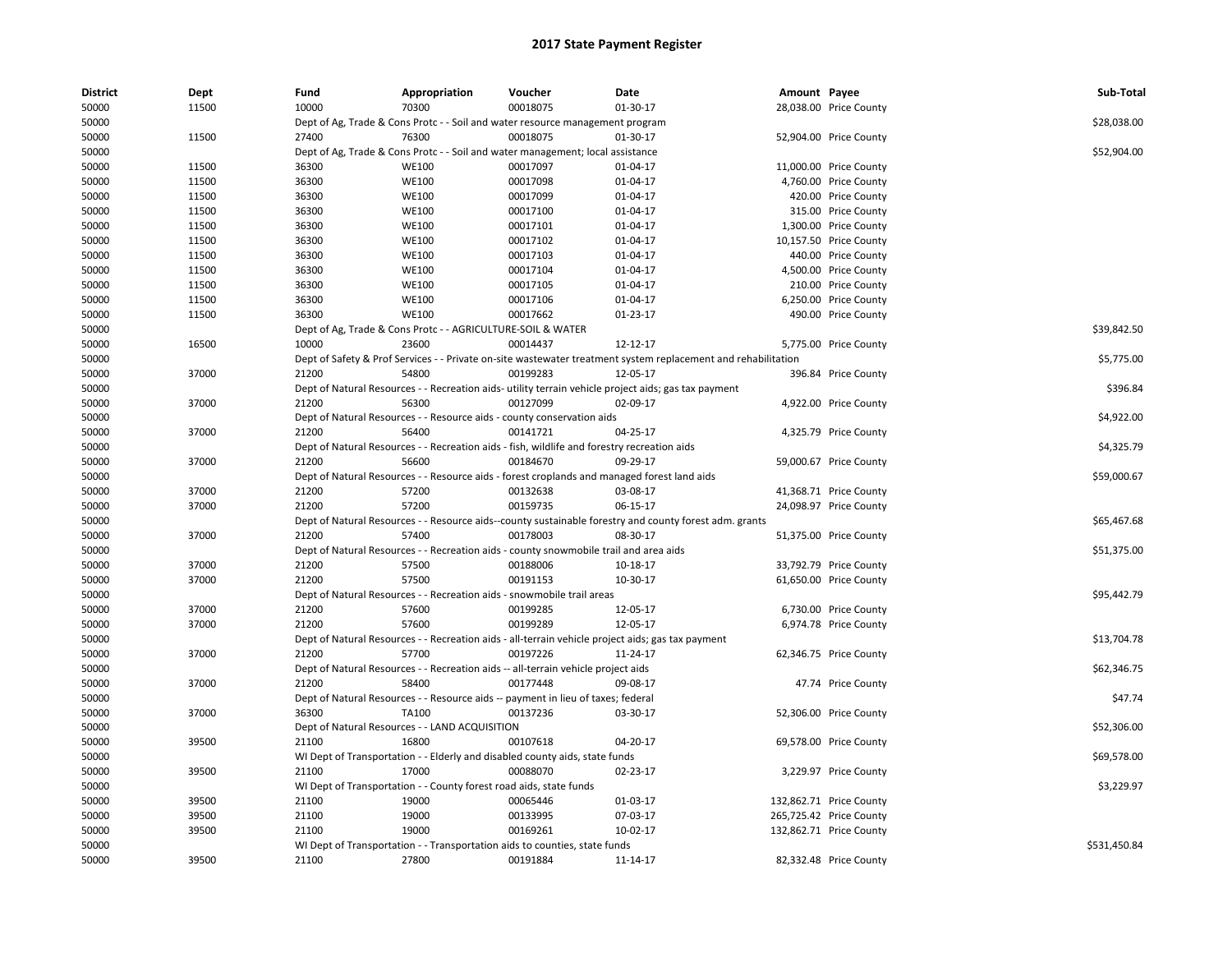| <b>District</b> | Dept           | Fund           | Appropriation                                                                                    | Voucher              | Date                 | Amount Payee |                                                   | Sub-Total      |
|-----------------|----------------|----------------|--------------------------------------------------------------------------------------------------|----------------------|----------------------|--------------|---------------------------------------------------|----------------|
| 50000           | 39500          | 21100          | 27800                                                                                            | 00200788             | 12-13-17             |              | 4,652.65 Price County                             |                |
| 50000           |                |                | WI Dept of Transportation - - Local roads improvement program, state funds                       |                      |                      |              |                                                   | \$86,985.13    |
| 50000           | 39500          | 21100          | 36300                                                                                            | 00100335             | 03-27-17             |              | 271.71 Price County                               |                |
| 50000           | 39500          | 21100          | 36300                                                                                            | 00145806             | 07-25-17             |              | 3,336.80 Price County                             |                |
| 50000           | 39500          | 21100          | 36300                                                                                            | 00118859             | 05-18-17             |              | 4,702.54 Price County                             |                |
| 50000           | 39500          | 21100          | 36300                                                                                            | 00162553             | 09-07-17             |              | 32.00 Price County                                |                |
| 50000           | 39500          | 21100          | 36300                                                                                            | 00177217             | $10-10-17$           |              | 34.00 Price County                                |                |
| 50000           | 39500          | 21100          | 36300                                                                                            | 00195215             | 11-22-17             |              | 30.00 Price County                                |                |
| 50000           |                |                | WI Dept of Transportation - - State highway rehabilitation, state funds                          |                      |                      |              |                                                   | \$8,407.05     |
| 50000           | 39500          | 21100          | 36500                                                                                            | 00081695             | 02-02-17             |              | 519.24 Price County                               |                |
| 50000           | 39500          | 21100          | 36500                                                                                            | 00081707             | 02-02-17             |              | 840.00 Price County                               |                |
| 50000           | 39500          | 21100          | 36500                                                                                            | 00100335             | 03-27-17             |              | 37.06 Price County                                |                |
| 50000           | 39500          | 21100          | 36500                                                                                            | 00102880             | 04-04-17             |              | 280.00 Price County                               |                |
| 50000           | 39500          | 21100          | 36500                                                                                            | 00145806             | 07-25-17             |              | 288.30 Price County                               |                |
| 50000           | 39500          | 21100          | 36500                                                                                            | 00071776             | 01-06-17             |              | 420.00 Price County                               |                |
| 50000           | 39500          | 21100          | 36500                                                                                            | 00125239             | 06-06-17             |              | 487.98 Price County                               |                |
| 50000           | 39500          | 21100          | 36500                                                                                            | 00152575             | 08-08-17             |              | 216.00 Price County                               |                |
| 50000           | 39500          | 21100          | 36500                                                                                            | 00158690             | 08-28-17             |              | 432.00 Price County                               |                |
| 50000           | 39500          | 21100          | 36500                                                                                            | 00187790             | 11-02-17             |              | 216.00 Price County                               |                |
| 50000           | 39500          | 21100          | 36500                                                                                            | 00199317             | 12-07-17             |              | 216.00 Price County                               |                |
| 50000           |                |                | WI Dept of Transportation - - Highway system management and operations, state funds              |                      |                      |              |                                                   | \$3,952.58     |
| 50000           | 39500          | 21100          | 36800                                                                                            | 00070412             | 01-03-17             |              | 45,224.78 Price County                            |                |
| 50000           | 39500          | 21100          | 36800                                                                                            | 00070882             | 01-05-17             |              | 92,843.33 Price County                            |                |
| 50000           | 39500          | 21100          | 36800                                                                                            | 00081695             | 02-02-17             |              | 149,051.80 Price County                           |                |
| 50000           | 39500          | 21100          | 36800                                                                                            | 00081696             | 02-02-17             |              | 1,486.62 Price County                             |                |
| 50000           | 39500          | 21100          | 36800                                                                                            | 00081707             | 02-02-17             |              | 221,749.49 Price County                           |                |
| 50000           | 39500          | 21100          | 36800                                                                                            | 00094261             | 03-14-17             |              |                                                   |                |
| 50000           | 39500          | 21100          | 36800                                                                                            | 00100335             | 03-27-17             |              | 19,267.83 Price County<br>168,459.26 Price County |                |
|                 |                |                |                                                                                                  |                      |                      |              |                                                   |                |
| 50000           | 39500<br>39500 | 21100<br>21100 | 36800<br>36800                                                                                   | 00102880<br>00145806 | 04-04-17<br>07-25-17 |              | 87,194.27 Price County                            |                |
| 50000           |                |                |                                                                                                  |                      |                      |              | 66,621.91 Price County                            |                |
| 50000           | 39500          | 21100          | 36800                                                                                            | 00157227             | 08-22-17             |              | 1,324.61 Price County                             |                |
| 50000           | 39500          | 21100          | 36800                                                                                            | 00074884             | $01 - 17 - 17$       |              | 1,521.04 Price County                             |                |
| 50000           | 39500          | 21100          | 36800                                                                                            | 00118859             | 05-18-17             |              | 89,243.22 Price County                            |                |
| 50000           | 39500          | 21100          | 36800                                                                                            | 00125239             | 06-06-17             |              | 117,971.93 Price County                           |                |
| 50000           | 39500          | 21100          | 36800                                                                                            | 00151872             | 08-07-17             |              | 95,360.21 Price County                            |                |
| 50000           | 39500          | 21100          | 36800                                                                                            | 00152575             | 08-08-17             |              | 56,764.85 Price County                            |                |
| 50000           | 39500          | 21100          | 36800                                                                                            | 00156380             | 08-18-17             |              | 52,781.57 Price County                            |                |
| 50000           | 39500          | 21100          | 36800                                                                                            | 00156381             | 08-18-17             |              | 396,711.37 Price County                           |                |
| 50000           | 39500          | 21100          | 36800                                                                                            | 00158690             | 08-28-17             |              | 32,565.08 Price County                            |                |
| 50000           | 39500          | 21100          | 36800                                                                                            | 00179196             | 10-16-17             |              | 78,181.13 Price County                            |                |
| 50000           | 39500          | 21100          | 36800                                                                                            | 00179951             | 10-16-17             |              | 29,750.68 Price County                            |                |
| 50000           | 39500          | 21100          | 36800                                                                                            | 00179954             | 10-16-17             |              | 3,629.11 Price County                             |                |
| 50000           | 39500          | 21100          | 36800                                                                                            | 00186604             | 11-01-17             |              | 88,570.56 Price County                            |                |
| 50000           | 39500          | 21100          | 36800                                                                                            | 00186657             | 11-01-17             |              | 1,161.67 Price County                             |                |
| 50000           | 39500          | 21100          | 36800                                                                                            | 00187790             | 11-02-17             |              | 59,227.97 Price County                            |                |
| 50000           | 39500          | 21100          | 36800                                                                                            | 00192865             | 11-15-17             |              | 388.00 Price County                               |                |
| 50000           | 39500          | 21100          | 36800                                                                                            | 00199317             | 12-07-17             |              | 126,471.56 Price County                           |                |
| 50000           |                |                | WI Dept of Transportation - - Routine maintenance activities, state funds                        |                      |                      |              |                                                   | \$2,083,523.85 |
| 50000           | 39500          | 21100          | 37500                                                                                            | 00179196             | 10-16-17             |              | 60.61 Price County                                |                |
| 50000           |                |                | WI Dept of Transportation - - Highway system management and operations, local funds              |                      |                      |              |                                                   | \$60.61        |
| 50000           | 39500          | 21100          | 27000                                                                                            | 00074863             | $01 - 17 - 17$       |              | 144,222.94 Price County                           |                |
| 50000           |                |                | WI Dept of Transportation - - Local roads improvement program. discretionary grants, state funds |                      |                      |              |                                                   | \$144,222.94   |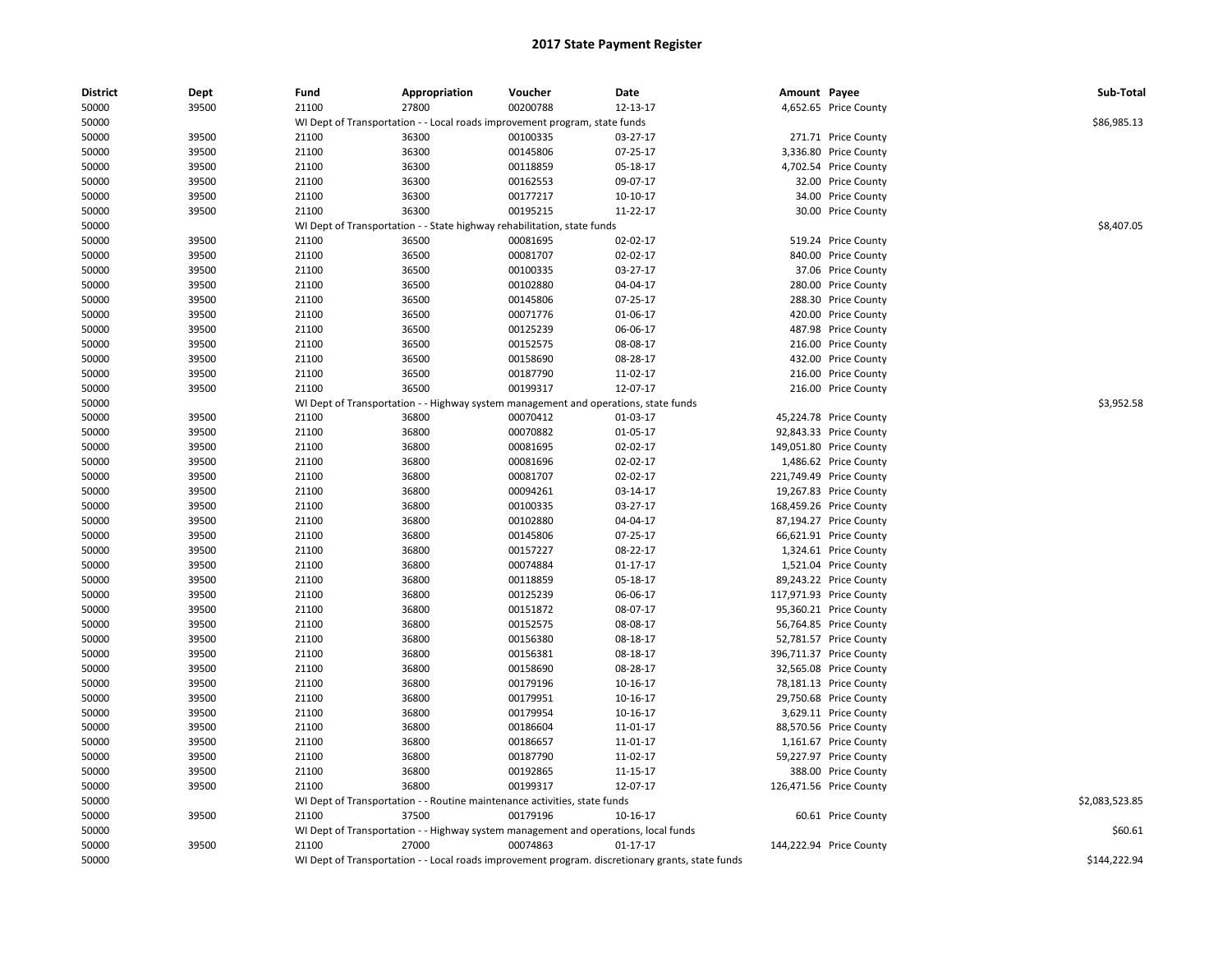| <b>District</b> | Dept  | Fund  | Appropriation                                                     | Voucher                                                                                   | <b>Date</b>                                                                                             | Amount Payee |                         | Sub-Total      |
|-----------------|-------|-------|-------------------------------------------------------------------|-------------------------------------------------------------------------------------------|---------------------------------------------------------------------------------------------------------|--------------|-------------------------|----------------|
| 50000           | 41000 | 10000 | 11600                                                             | 00168024                                                                                  | 11-07-17                                                                                                |              | 4,199.24 Price County   |                |
| 50000           |       |       |                                                                   |                                                                                           | Department of Corrections - - Reimbursing counties for probation, extended supervision and parole holds |              |                         | \$4,199.24     |
| 50000           | 43500 | 10000 | 00000                                                             | 90708                                                                                     | 01-02-17                                                                                                |              | 3,192.00 Price County   |                |
| 50000           | 43500 | 10000 | 00000                                                             | 90710                                                                                     | 02-01-17                                                                                                |              | 16,179.00 Price County  |                |
| 50000           | 43500 | 10000 | 00000                                                             | 90711                                                                                     | 03-01-17                                                                                                |              | 69,283.00 Price County  |                |
| 50000           | 43500 | 10000 | 00000                                                             | 90715                                                                                     | 05-01-17                                                                                                |              | 191,213.00 Price County |                |
| 50000           | 43500 | 10000 | 00000                                                             | 90716                                                                                     | 06-01-17                                                                                                |              | 70,534.00 Price County  |                |
| 50000           | 43500 | 10000 | 00000                                                             | 90717                                                                                     | 06-15-17                                                                                                |              | 7,151.00 Price County   |                |
| 50000           | 43500 | 10000 | 00000                                                             | 90800                                                                                     | 07-01-17                                                                                                |              | 26,375.00 Price County  |                |
| 50000           | 43500 | 10000 | 00000                                                             | 90801                                                                                     | 08-01-17                                                                                                |              | 390,030.00 Price County |                |
| 50000           | 43500 | 10000 | 00000                                                             | 90802                                                                                     | 09-01-17                                                                                                |              | 170,437.00 Price County |                |
| 50000           | 43500 | 10000 | 00000                                                             | 90805                                                                                     | 10-02-17                                                                                                |              | 138,023.00 Price County |                |
| 50000           | 43500 | 10000 | 00000                                                             | 90806                                                                                     | 11-01-17                                                                                                |              | 89,841.00 Price County  |                |
| 50000           | 43500 | 10000 | 00000                                                             | 90807                                                                                     | 12-01-17                                                                                                |              | 59,144.00 Price County  |                |
| 50000           | 43500 | 10000 | 00000                                                             | 90713                                                                                     | 04-01-17                                                                                                |              | 52,166.00 Price County  |                |
| 50000           | 43500 | 10000 | 00000                                                             | 90714                                                                                     | 04-03-17                                                                                                |              | 8,356.00 Price County   |                |
| 50000           |       |       | Department of Health Services - - State/Federal Aids              |                                                                                           |                                                                                                         |              |                         | \$1,291,924.00 |
| 50000           | 45500 | 10000 | 22100                                                             | 00035949                                                                                  | 10-13-17                                                                                                |              | 680.00 Price County     |                |
| 50000           |       |       |                                                                   | Department of Justice - - Crime laboratories; deoxyribonucleic acid analysis              |                                                                                                         |              |                         | \$680.00       |
| 50000           | 45500 | 10000 | 23100                                                             | 00039124                                                                                  | 12-20-17                                                                                                |              | 4,480.00 Price County   |                |
| 50000           |       |       |                                                                   | Department of Justice - - Law enforcement training fund, local assistance                 |                                                                                                         |              |                         | \$4,480.00     |
| 50000           | 45500 | 10000 | 28400                                                             | 00024399                                                                                  | $02 - 22 - 17$                                                                                          |              | 429.00 Price County     |                |
| 50000           |       |       | Department of Justice - - Internet Crimes Against Childr          |                                                                                           |                                                                                                         |              |                         | \$429.00       |
| 50000           | 45500 | 10000 | 53200                                                             | 00024983                                                                                  | 03-03-17                                                                                                |              | 7,533.76 Price County   |                |
| 50000           | 45500 | 10000 | 53200                                                             | 00031728                                                                                  | 07-20-17                                                                                                |              | 8,535.52 Price County   |                |
| 50000           |       |       |                                                                   | Department of Justice - - Crime victim and witness assistance surcharge, general services |                                                                                                         |              |                         | \$16,069.28    |
| 50000           | 46500 | 10000 | 30800                                                             | 00021635                                                                                  | 02-06-17                                                                                                |              | 533.90 Price County     |                |
| 50000           |       |       | Department of Military Affairs - - Emergency response equipment   |                                                                                           |                                                                                                         |              |                         | \$533.90       |
| 50000           | 46500 | 10000 | 33700                                                             | 00027705                                                                                  | 06-21-17                                                                                                |              | 4,113.34 Price County   |                |
| 50000           |       |       |                                                                   |                                                                                           | Department of Military Affairs - - Division of emergency management; emergency planning grants          |              |                         | \$4,113.34     |
| 50000           | 46500 | 10000 | 34200                                                             | 00030327                                                                                  | 08-11-17                                                                                                |              | 245.19 Price County     |                |
| 50000           | 46500 | 10000 | 34200                                                             | 00030746                                                                                  | 08-23-17                                                                                                |              | 18,346.75 Price County  |                |
| 50000           |       |       | Department of Military Affairs - - Federal aid, local assistance  |                                                                                           |                                                                                                         |              |                         | \$18,591.94    |
| 50000           | 46500 | 10000 | 35000                                                             | 00025598                                                                                  | 05-04-17                                                                                                |              | 13,306.07 Price County  |                |
| 50000           |       |       | Department of Military Affairs - - Federal aid, homeland security |                                                                                           |                                                                                                         |              |                         | \$13,306.07    |
| 50000           | 48500 | 15200 | 12700                                                             | 00024216                                                                                  | 01-24-17                                                                                                |              | 425.00 Price County     |                |
| 50000           | 48500 | 15200 | 12700                                                             | 00031971                                                                                  | 06-29-17                                                                                                |              | 425.00 Price County     |                |
| 50000           |       |       | Department of Veterans Affairs - - Grants to counties             |                                                                                           |                                                                                                         |              |                         | \$850.00       |
| 50000           | 48500 | 58200 | 26700                                                             | 00024216                                                                                  | 01-24-17                                                                                                |              | 1,912.50 Price County   |                |
| 50000           | 48500 | 58200 | 26700                                                             | 00031971                                                                                  | 06-29-17                                                                                                |              | 1,912.50 Price County   |                |
| 50000           |       |       | Department of Veterans Affairs - - County grants                  |                                                                                           |                                                                                                         |              |                         | \$3,825.00     |
| 50000           | 48500 | 58200 | 28000                                                             | 00037711                                                                                  | 10-25-17                                                                                                |              | 751.53 Price County     |                |
| 50000           |       |       | Department of Veterans Affairs - - Transportation payment         |                                                                                           |                                                                                                         |              |                         | \$751.53       |
| 50000           | 48500 | 58300 | 37000                                                             | 00024216                                                                                  | 01-24-17                                                                                                |              | 1,912.50 Price County   |                |
| 50000           | 48500 | 58300 | 37000                                                             | 00031971                                                                                  | 06-29-17                                                                                                |              | 1,912.50 Price County   |                |
| 50000           |       |       | Department of Veterans Affairs - - County grants                  |                                                                                           |                                                                                                         |              |                         | \$3.825.00     |
| 50000           | 50500 | 10000 | 15500                                                             | 00041384                                                                                  | 01-31-17                                                                                                |              | 2,323.00 Price County   |                |
| 50000           | 50500 | 10000 | 15500                                                             | 00043760                                                                                  | 03-01-17                                                                                                |              | 382.00 Price County     |                |
|                 | 50500 | 10000 | 15500                                                             | 00046143                                                                                  | 03-29-17                                                                                                |              | 4,739.00 Price County   |                |
| 50000<br>50000  | 50500 | 10000 | 15500                                                             | 00048899                                                                                  | 05-01-17                                                                                                |              | 2,925.00 Price County   |                |
| 50000           | 50500 | 10000 | 15500                                                             | 00051838                                                                                  | 05-31-17                                                                                                |              | 1,945.00 Price County   |                |
|                 | 50500 | 10000 |                                                                   | 00054256                                                                                  |                                                                                                         |              |                         |                |
| 50000           |       |       | 15500                                                             |                                                                                           | 06-29-17                                                                                                |              | 1,626.00 Price County   |                |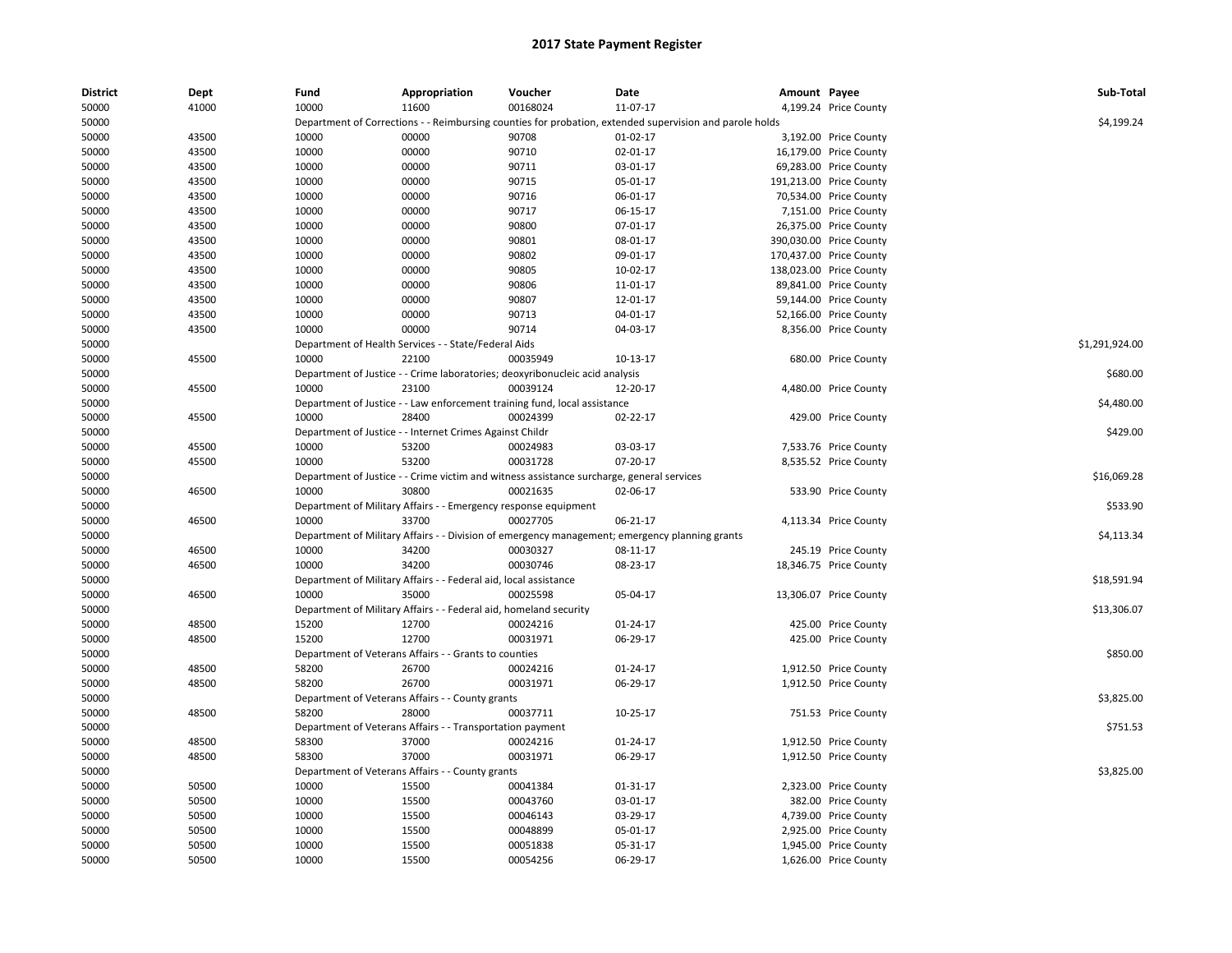| <b>District</b>    | Dept  | Fund                                  | Appropriation                                                                    | Voucher     | Date     | Amount Payee |                           | Sub-Total      |
|--------------------|-------|---------------------------------------|----------------------------------------------------------------------------------|-------------|----------|--------------|---------------------------|----------------|
| 50000              | 50500 | 10000                                 | 15500                                                                            | 00056704    | 07-31-17 |              | 1,139.00 Price County     |                |
| 50000              | 50500 | 10000                                 | 15500                                                                            | 00058919    | 08-29-17 |              | 701.00 Price County       |                |
| 50000              | 50500 | 10000                                 | 15500                                                                            | 00061483    | 09-29-17 |              | 1,164.00 Price County     |                |
| 50000              | 50500 | 10000                                 | 15500                                                                            | 00065203    | 11-15-17 |              | 7,158.00 Price County     |                |
| 50000              | 50500 | 10000                                 | 15500                                                                            | 00067452    | 12-15-17 |              | 2,411.00 Price County     |                |
| 50000              | 50500 | 10000                                 | 15500                                                                            | 00068725    | 12-29-17 |              | 2,233.00 Price County     |                |
| 50000              |       |                                       | Department of Administration - - Federal aid; local assistance                   |             |          |              |                           | \$28,746.00    |
| 50000              | 50500 | 23500                                 | 37100                                                                            | 00041384    | 01-31-17 |              | 567.00 Price County       |                |
| 50000              | 50500 | 23500                                 | 37100                                                                            | 00043760    | 03-01-17 |              | 156.00 Price County       |                |
| 50000              | 50500 | 23500                                 | 37100                                                                            | 00046143    | 03-29-17 |              | 784.00 Price County       |                |
| 50000              | 50500 | 23500                                 | 37100                                                                            | 00048899    | 05-01-17 |              | 382.00 Price County       |                |
| 50000              | 50500 | 23500                                 | 37100                                                                            | 00051838    | 05-31-17 |              | 244.00 Price County       |                |
| 50000              | 50500 | 23500                                 | 37100                                                                            | 00054256    | 06-29-17 |              | 90.00 Price County        |                |
| 50000              | 50500 | 23500                                 | 37100                                                                            | 00056704    | 07-31-17 |              | 114.00 Price County       |                |
| 50000              | 50500 | 23500                                 | 37100                                                                            | 00058919    | 08-29-17 |              | 137.00 Price County       |                |
| 50000              | 50500 | 23500                                 | 37100                                                                            | 00061483    | 09-29-17 |              | 1,902.00 Price County     |                |
| 50000              | 50500 | 23500                                 | 37100                                                                            | 00065203    | 11-15-17 |              | 15,526.00 Price County    |                |
| 50000              | 50500 | 23500                                 | 37100                                                                            | 00067452    | 12-15-17 |              | 2,393.00 Price County     |                |
| 50000              | 50500 | 23500                                 | 37100                                                                            | 00068725    | 12-29-17 |              | 965.00 Price County       |                |
| 50000              |       | Department of Administration          |                                                                                  | \$23,260.00 |          |              |                           |                |
| 50000              | 50500 | 26900                                 | 16600                                                                            | 00041113    | 02-08-17 |              | 1,000.00 Price County     |                |
| 50000              | 50500 | 26900                                 | 16600                                                                            | 00042883    | 02-21-17 |              | 75,128.00 Price County    |                |
| 50000              | 50500 | 26900                                 | 16600                                                                            | 00044900    | 04-03-17 |              | 25,000.00 Price County    |                |
| 50000              | 50500 | 26900                                 | 16600                                                                            | 00047674    | 04-24-17 |              | 25,000.00 Price County    |                |
| 50000              |       | Department of Administration - - Land |                                                                                  |             |          |              |                           | \$126,128.00   |
| 50000              | 51000 | 10000                                 | 12000                                                                            | 00000275    | 01-13-17 |              | 3,184.45 Price County     |                |
| 50000              |       | Elections Commission - - Recount fees |                                                                                  |             |          |              |                           | \$3,184.45     |
| 50000              | 83500 | 10000                                 | 10500                                                                            | 00021515    | 07-24-17 |              | 70,303.22 Price County    |                |
| 50000              | 83500 | 10000                                 | 10500                                                                            | 00024538    | 11-20-17 |              | 398,384.89 Price County   |                |
| 50000              |       |                                       | Shared Revenue and Tax Relief - - County and municipal aid account               |             |          |              |                           | \$468,688.11   |
| 50000              | 83500 | 10000                                 | 10900                                                                            | 00017364    | 07-24-17 |              | 9,594.00 Price County     |                |
| 50000              |       |                                       | Shared Revenue and Tax Relief - - State aid; tax exempt property                 |             |          |              |                           | \$9,594.00     |
| 50000              | 83500 | 10000                                 | 11000                                                                            | 00021515    | 07-24-17 |              | 8,714.16 Price County     |                |
| 50000              | 83500 | 10000                                 | 11000                                                                            | 00024538    | 11-20-17 |              | 57,985.32 Price County    |                |
| 50000              |       |                                       | Shared Revenue and Tax Relief - - Public utility distribution account            |             |          |              |                           | \$66,699.48    |
| 50000              | 83500 | 10000                                 | 30200                                                                            | 00020163    | 07-24-17 |              | 446,345.22 Price County   |                |
| 50000              | 83500 | 10000                                 | 30200                                                                            | 00022208    | 07-24-17 |              | 1,570,738.46 Price County |                |
| 50000              |       |                                       | Shared Revenue and Tax Relief - - School levy tax credit and first dollar credit |             |          |              |                           | \$2,017,083.68 |
| 50000              | 83500 | 52100                                 | 36300                                                                            | 00016213    | 03-27-17 |              | 381,483.86 Price County   |                |
| 50000              |       |                                       | Shared Revenue and Tax Relief - - Lottery and gaming credit                      |             |          |              |                           | \$381,483.86   |
| <b>50000 Total</b> |       |                                       |                                                                                  |             |          |              |                           | \$7,955,752.39 |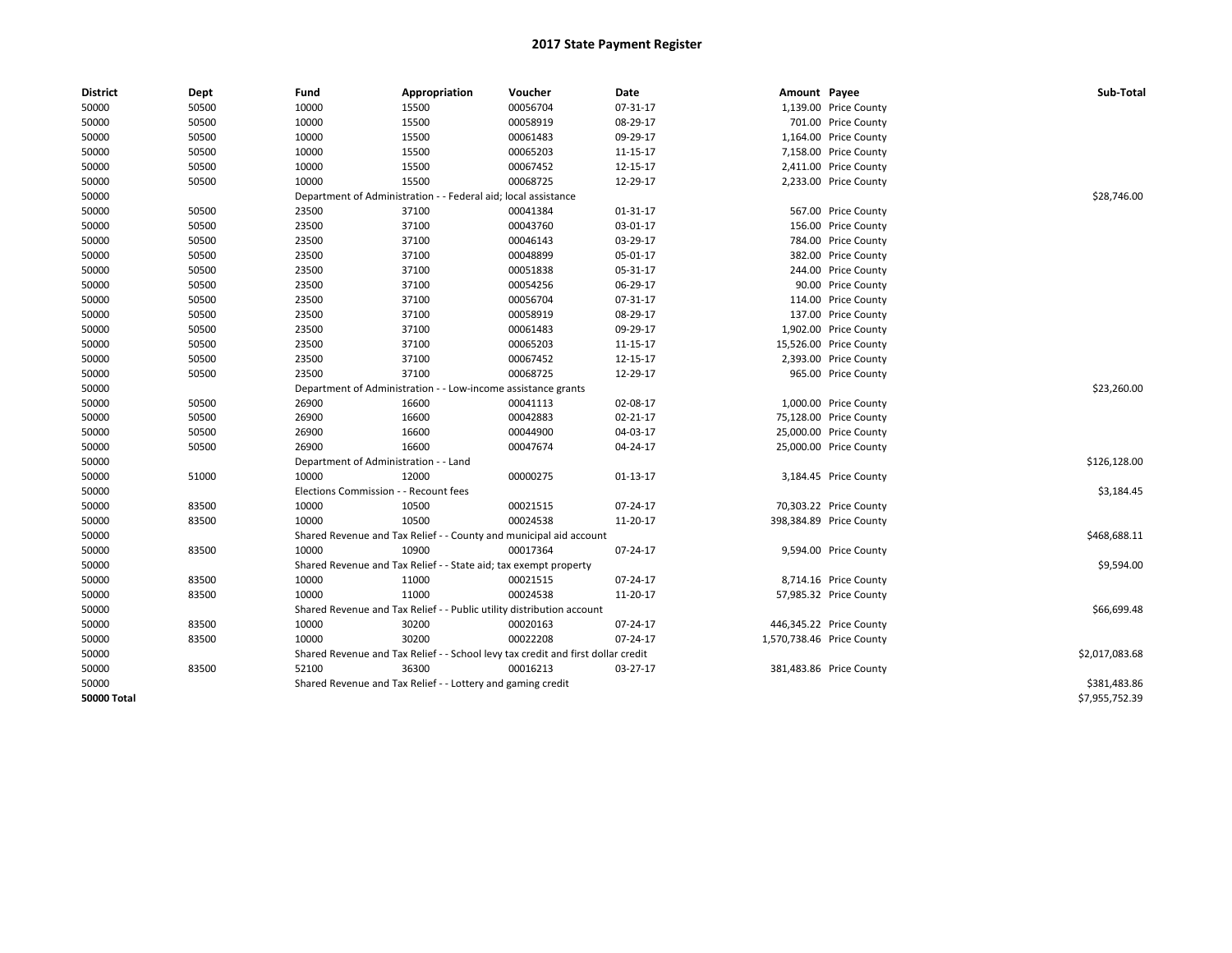| <b>District</b> | Dept  | Fund  | Appropriation                                                                      | Voucher  | Date                                                                                                         | Amount Payee |                           | Sub-Total    |
|-----------------|-------|-------|------------------------------------------------------------------------------------|----------|--------------------------------------------------------------------------------------------------------------|--------------|---------------------------|--------------|
| 50002           | 16500 | 10000 | 22500                                                                              | 00011681 | 06-26-17                                                                                                     |              | 605.83 Town Of Catawba    |              |
| 50002           |       |       | Dept of Safety & Prof Services - - Fire dues distribution                          |          |                                                                                                              |              |                           | \$605.83     |
| 50002           | 37000 | 21200 | 16600                                                                              | 00157872 | 06-19-17                                                                                                     |              | 1,879.74 Town Of Catawba  |              |
| 50002           |       |       | Dept of Natural Resources - - General program operations - state funds; forestry   |          | \$1,879.74                                                                                                   |              |                           |              |
| 50002           | 37000 | 21200 | 57100                                                                              | 00157872 | 06-19-17                                                                                                     |              | 3,437.38 Town Of Catawba  |              |
| 50002           |       |       |                                                                                    |          | Dept of Natural Resources - - Resource aids -- county forests, forest croplands and managed forest land aids |              |                           | \$3,437.38   |
| 50002           | 37000 | 21200 | 58900                                                                              | 00157872 | 06-19-17                                                                                                     |              | 8,646.81 Town Of Catawba  |              |
| 50002           |       |       | Dept of Natural Resources - - Resource aids - distribution of closed acreage fees. |          |                                                                                                              |              |                           | \$8,646.81   |
| 50002           | 39500 | 21100 | 19100                                                                              | 00066720 | 01-03-17                                                                                                     |              | 14,665.32 Town Of Catawba |              |
| 50002           | 39500 | 21100 | 19100                                                                              | 00097843 | 04-03-17                                                                                                     |              | 14.665.32 Town Of Catawba |              |
| 50002           | 39500 | 21100 | 19100                                                                              | 00135269 | 07-03-17                                                                                                     |              | 14,665.32 Town Of Catawba |              |
| 50002           | 39500 | 21100 | 19100                                                                              | 00170535 | 10-02-17                                                                                                     |              | 14,665.32 Town Of Catawba |              |
| 50002           |       |       | WI Dept of Transportation - - Transportation aids to municipalities, state funds   |          |                                                                                                              |              |                           | \$58,661.28  |
| 50002           | 83500 | 10000 | 10500                                                                              | 00021493 | 07-24-17                                                                                                     |              | 1.920.53 Town Of Catawba  |              |
| 50002           | 83500 | 10000 | 10500                                                                              | 00024516 | 11-20-17                                                                                                     |              | 10,883.00 Town Of Catawba |              |
| 50002           |       |       | Shared Revenue and Tax Relief - - County and municipal aid account                 |          |                                                                                                              |              |                           | \$12,803.53  |
| 50002           | 83500 | 10000 | 30200                                                                              | 00020155 | 07-24-17                                                                                                     |              | 12,822.26 Town Of Catawba |              |
| 50002           | 83500 | 10000 | 30200                                                                              | 00022200 | 07-24-17                                                                                                     |              | 40,097.87 Town Of Catawba |              |
| 50002           |       |       | Shared Revenue and Tax Relief - - School levy tax credit and first dollar credit   |          |                                                                                                              |              |                           | \$52,920.13  |
| 50002           | 83500 | 52100 | 36300                                                                              | 00016205 | 03-27-17                                                                                                     |              | 11,216.04 Town Of Catawba |              |
| 50002           |       |       | Shared Revenue and Tax Relief - - Lottery and gaming credit                        |          |                                                                                                              |              |                           | \$11,216.04  |
| 50002 Total     |       |       |                                                                                    |          |                                                                                                              |              |                           | \$150,170.74 |
|                 |       |       |                                                                                    |          |                                                                                                              |              |                           |              |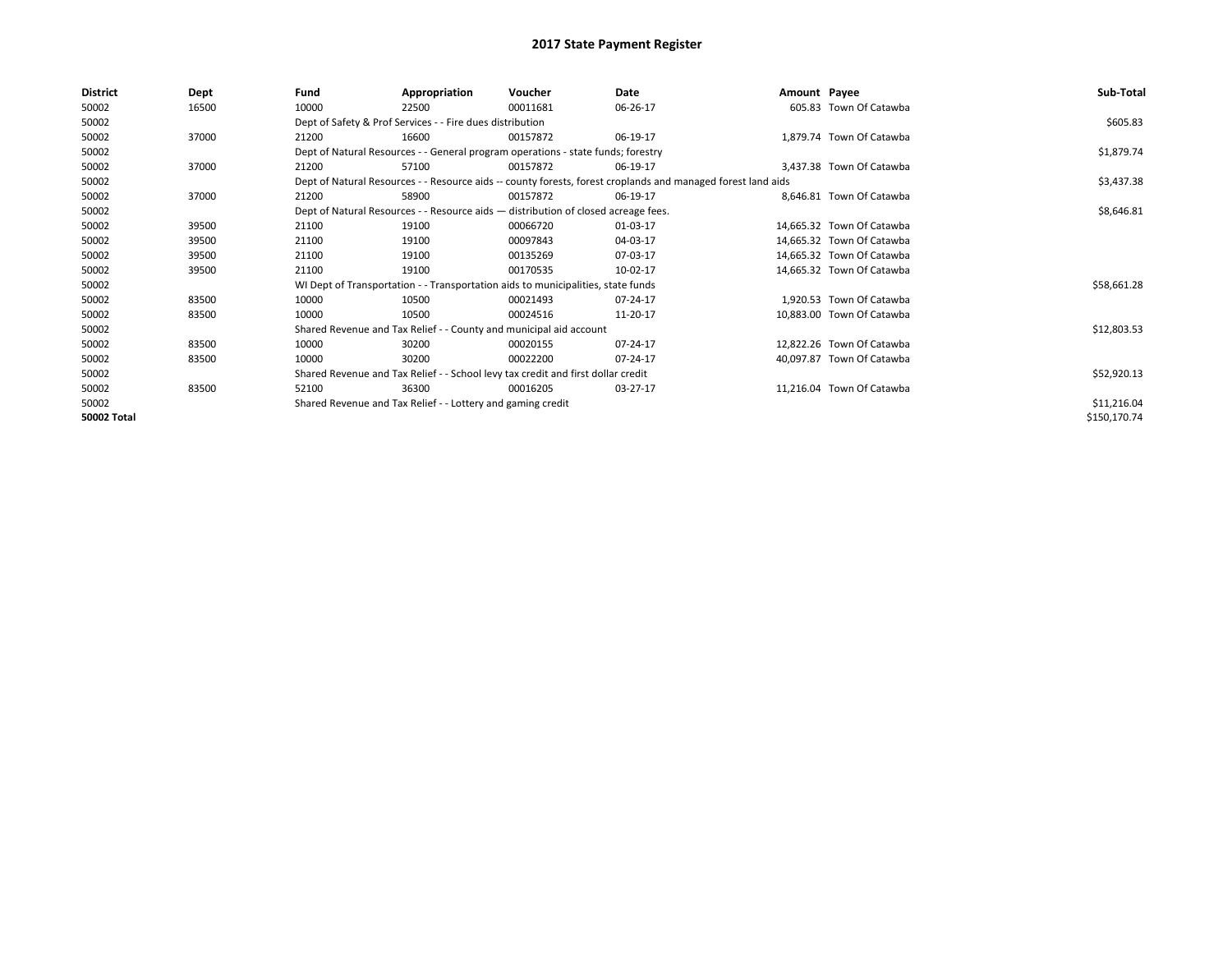| <b>District</b>    | Dept  | Fund  | Appropriation                                                                                                | Voucher  | Date     | Amount Payee |                              | Sub-Total    |
|--------------------|-------|-------|--------------------------------------------------------------------------------------------------------------|----------|----------|--------------|------------------------------|--------------|
| 50004              | 16500 | 10000 | 22500                                                                                                        | 00011682 | 06-26-17 |              | 2,074.02 Town Of Eisenstein  |              |
| 50004              |       |       | Dept of Safety & Prof Services - - Fire dues distribution                                                    |          |          |              |                              | \$2,074.02   |
| 50004              | 37000 | 21200 | 16600                                                                                                        | 00157873 | 06-19-17 |              | 698.72 Town Of Eisenstein    |              |
| 50004              |       |       | Dept of Natural Resources - - General program operations - state funds; forestry                             |          |          |              |                              | \$698.72     |
| 50004              | 37000 | 21200 | 57100                                                                                                        | 00157873 | 06-19-17 |              | 686.41 Town Of Eisenstein    |              |
| 50004              |       |       | Dept of Natural Resources - - Resource aids -- county forests, forest croplands and managed forest land aids |          | \$686.41 |              |                              |              |
| 50004              | 37000 | 21200 | 57900                                                                                                        | 00142541 | 04-21-17 |              | 2.72 Town Of Eisenstein      |              |
| 50004              |       |       | Dept of Natural Resources - - Aids in lieu of taxes - sum sufficient                                         |          |          |              |                              | \$2.72       |
| 50004              | 37000 | 21200 | 58400                                                                                                        | 00177506 | 09-08-17 |              | 64,299.31 Town Of Eisenstein |              |
| 50004              |       |       | Dept of Natural Resources - - Resource aids -- payment in lieu of taxes; federal                             |          |          |              |                              | \$64,299.31  |
| 50004              | 37000 | 21200 | 58900                                                                                                        | 00157873 | 06-19-17 |              | 3.214.12 Town Of Eisenstein  |              |
| 50004              |       |       | Dept of Natural Resources - - Resource aids - distribution of closed acreage fees.                           |          |          |              |                              | \$3,214.12   |
| 50004              | 37000 | 27400 | 67000                                                                                                        | 00154217 | 06-01-17 |              | 3,442.38 Town Of Eisenstein  |              |
| 50004              |       |       | Dept of Natural Resources - - Financial assistance for responsible units                                     |          |          |              |                              | \$3,442.38   |
| 50004              | 39500 | 21100 | 19100                                                                                                        | 00066721 | 01-03-17 |              | 43,159.20 Town Of Eisenstein |              |
| 50004              | 39500 | 21100 | 19100                                                                                                        | 00097844 | 04-03-17 |              | 43,159.20 Town Of Eisenstein |              |
| 50004              | 39500 | 21100 | 19100                                                                                                        | 00135270 | 07-03-17 |              | 43,159.20 Town Of Eisenstein |              |
| 50004              | 39500 | 21100 | 19100                                                                                                        | 00170536 | 10-02-17 |              | 43,159.20 Town Of Eisenstein |              |
| 50004              |       |       | WI Dept of Transportation - - Transportation aids to municipalities, state funds                             |          |          |              |                              | \$172,636.80 |
| 50004              | 83500 | 10000 | 10500                                                                                                        | 00021494 | 07-24-17 |              | 2,777.01 Town Of Eisenstein  |              |
| 50004              | 83500 | 10000 | 10500                                                                                                        | 00024517 | 11-20-17 |              | 15,736.38 Town Of Eisenstein |              |
| 50004              |       |       | Shared Revenue and Tax Relief - - County and municipal aid account                                           |          |          |              |                              | \$18,513.39  |
| 50004              | 83500 | 10000 | 11000                                                                                                        | 00021494 | 07-24-17 |              | 17.90 Town Of Eisenstein     |              |
| 50004              | 83500 | 10000 | 11000                                                                                                        | 00024517 | 11-20-17 |              | 104.02 Town Of Eisenstein    |              |
| 50004              |       |       | Shared Revenue and Tax Relief - - Public utility distribution account                                        |          |          |              |                              | \$121.92     |
| 50004              | 83500 | 10000 | 50100                                                                                                        | 00015366 | 01-31-17 |              | 294.73 Town Of Eisenstein    |              |
| 50004              |       |       | Shared Revenue and Tax Relief - - Payments for municipal services                                            |          |          |              |                              | \$294.73     |
| <b>50004 Total</b> |       |       |                                                                                                              |          |          |              |                              | \$265.984.52 |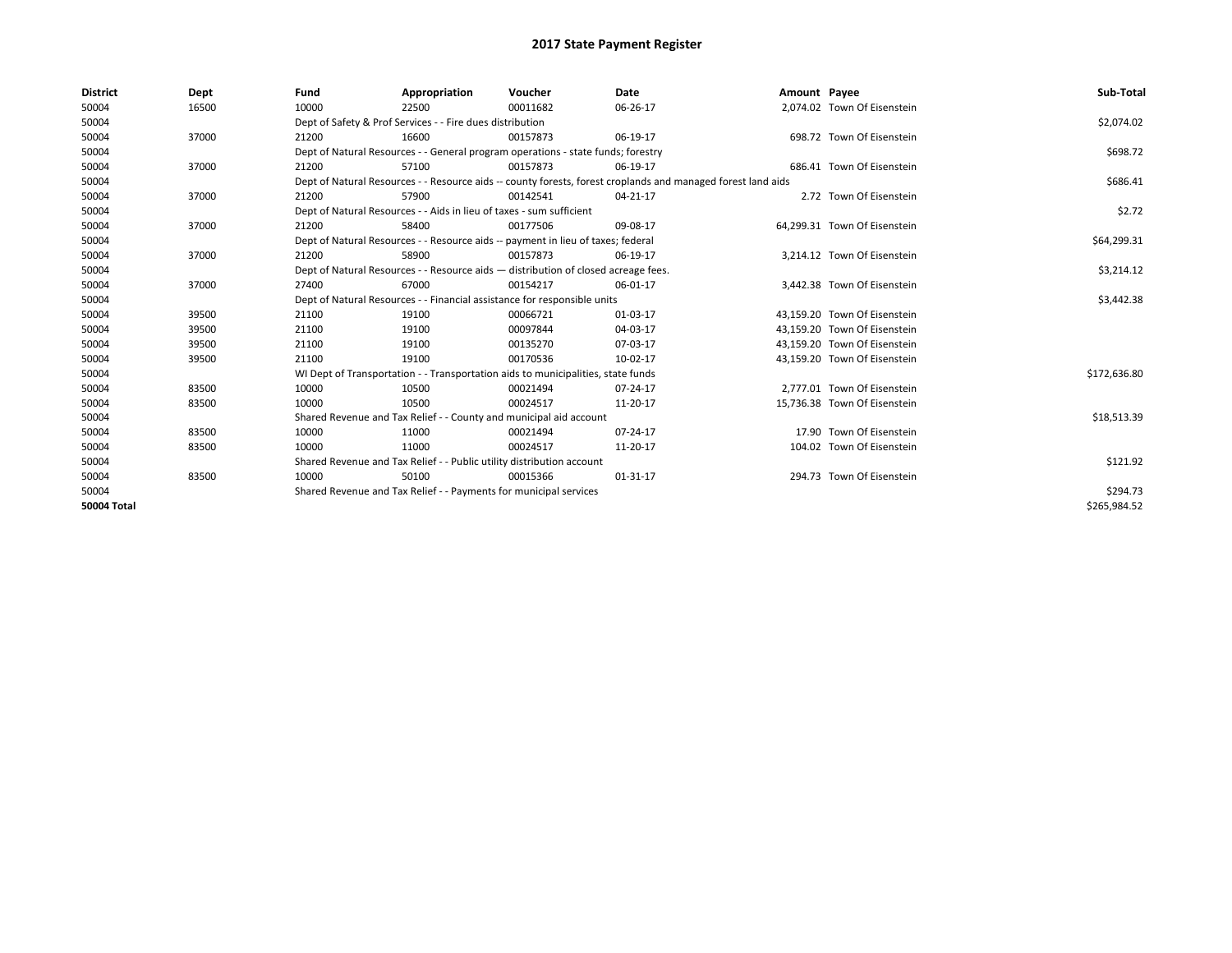| <b>District</b>    | Dept  | Fund                                                                 | Appropriation                                                                      | Voucher  | Date                                                                                                         | Amount Payee |                       | Sub-Total    |
|--------------------|-------|----------------------------------------------------------------------|------------------------------------------------------------------------------------|----------|--------------------------------------------------------------------------------------------------------------|--------------|-----------------------|--------------|
| 50006              | 16500 | 10000                                                                | 22500                                                                              | 00011683 | 06-26-17                                                                                                     |              | 4,935.54 Town Of Elk  |              |
| 50006              |       |                                                                      | Dept of Safety & Prof Services - - Fire dues distribution                          |          |                                                                                                              |              |                       | \$4,935.54   |
| 50006              | 37000 | 10000                                                                | 50300                                                                              | 00142832 | $04 - 21 - 17$                                                                                               |              | 73.89 Town Of Elk     |              |
| 50006              | 37000 | 10000                                                                | 50300                                                                              | 00142833 | $04 - 21 - 17$                                                                                               |              | 18.15 Town Of Elk     |              |
| 50006              |       |                                                                      | Dept of Natural Resources - - Aids in lieu of taxes - general fund                 |          |                                                                                                              |              |                       | \$92.04      |
| 50006              | 37000 | 21200                                                                | 16600                                                                              | 00157874 | 06-19-17                                                                                                     |              | 2,116.16 Town Of Elk  |              |
| 50006              |       |                                                                      | Dept of Natural Resources - - General program operations - state funds; forestry   |          |                                                                                                              |              |                       | \$2,116.16   |
| 50006              | 37000 | 21200                                                                | 57100                                                                              | 00157874 | 06-19-17                                                                                                     |              | 2,228.23 Town Of Elk  |              |
| 50006              |       |                                                                      |                                                                                    |          | Dept of Natural Resources - - Resource aids -- county forests, forest croplands and managed forest land aids |              |                       | \$2,228.23   |
| 50006              | 37000 | 21200                                                                | 57900                                                                              | 00142834 | 04-21-17                                                                                                     |              | 300.27 Town Of Elk    |              |
| 50006              |       | Dept of Natural Resources - - Aids in lieu of taxes - sum sufficient |                                                                                    | \$300.27 |                                                                                                              |              |                       |              |
| 50006              | 37000 | 21200                                                                | 58900                                                                              | 00157874 | 06-19-17                                                                                                     |              | 9,734.32 Town Of Elk  |              |
| 50006              |       |                                                                      | Dept of Natural Resources - - Resource aids - distribution of closed acreage fees. |          |                                                                                                              |              |                       | \$9,734.32   |
| 50006              | 37000 | 27400                                                                | 67000                                                                              | 00154311 | 06-01-17                                                                                                     |              | 4,192.74 Town Of Elk  |              |
| 50006              |       |                                                                      | Dept of Natural Resources - - Financial assistance for responsible units           |          |                                                                                                              |              |                       | \$4,192.74   |
| 50006              | 39500 | 21100                                                                | 19100                                                                              | 00066722 | 01-03-17                                                                                                     |              | 27,249.75 Town Of Elk |              |
| 50006              | 39500 | 21100                                                                | 19100                                                                              | 00097845 | 04-03-17                                                                                                     |              | 27,249.75 Town Of Elk |              |
| 50006              | 39500 | 21100                                                                | 19100                                                                              | 00135271 | 07-03-17                                                                                                     |              | 27,249.75 Town Of Elk |              |
| 50006              | 39500 | 21100                                                                | 19100                                                                              | 00170537 | 10-02-17                                                                                                     |              | 27,249.75 Town Of Elk |              |
| 50006              |       |                                                                      | WI Dept of Transportation - - Transportation aids to municipalities, state funds   |          |                                                                                                              |              |                       | \$108,999.00 |
| 50006              | 83500 | 10000                                                                | 10500                                                                              | 00021495 | 07-24-17                                                                                                     |              | 2,087.41 Town Of Elk  |              |
| 50006              | 83500 | 10000                                                                | 10500                                                                              | 00024518 | 11-20-17                                                                                                     |              | 11,828.66 Town Of Elk |              |
| 50006              |       |                                                                      | Shared Revenue and Tax Relief - - County and municipal aid account                 |          |                                                                                                              |              |                       | \$13,916.07  |
| <b>50006 Total</b> |       |                                                                      |                                                                                    |          |                                                                                                              |              |                       | \$146,514.37 |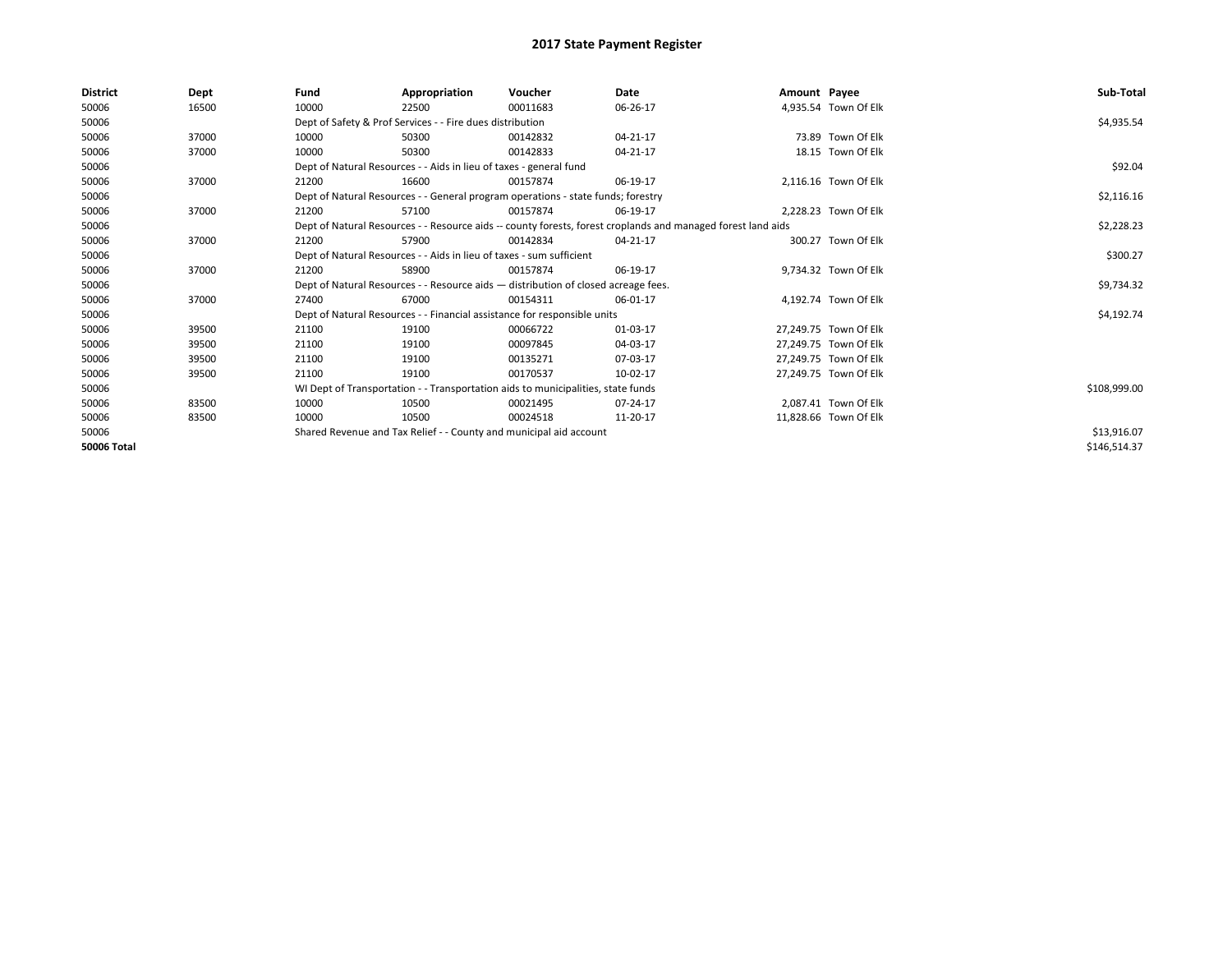| <b>District</b>    | Dept  | Fund  | Appropriation                                                                                                | Voucher  | Date        | Amount Payee |                         | Sub-Total    |
|--------------------|-------|-------|--------------------------------------------------------------------------------------------------------------|----------|-------------|--------------|-------------------------|--------------|
| 50008              | 16500 | 10000 | 22500                                                                                                        | 00011684 | 06-26-17    |              | 888.30 Town Of Emery    |              |
| 50008              |       |       | Dept of Safety & Prof Services - - Fire dues distribution                                                    |          |             |              |                         | \$888.30     |
| 50008              | 37000 | 21200 | 16600                                                                                                        | 00157875 | 06-19-17    |              | 1,639.73 Town Of Emery  |              |
| 50008              |       |       | Dept of Natural Resources - - General program operations - state funds; forestry                             |          |             |              |                         | \$1,639.73   |
| 50008              | 37000 | 21200 | 57100                                                                                                        | 00157875 | 06-19-17    |              | 2,495.39 Town Of Emery  |              |
| 50008              |       |       | Dept of Natural Resources - - Resource aids -- county forests, forest croplands and managed forest land aids |          | \$2,495.39  |              |                         |              |
| 50008              | 37000 | 21200 | 58400                                                                                                        | 00177507 | 09-08-17    |              | 76,516.23 Town Of Emery |              |
| 50008              |       |       | Dept of Natural Resources - - Resource aids -- payment in lieu of taxes; federal                             |          |             |              |                         | \$76,516.23  |
| 50008              | 37000 | 21200 | 58900                                                                                                        | 00157875 | 06-19-17    |              | 7,542.75 Town Of Emery  |              |
| 50008              |       |       | Dept of Natural Resources - - Resource aids - distribution of closed acreage fees.                           |          |             |              |                         | \$7,542.75   |
| 50008              | 37000 | 27400 | 67000                                                                                                        | 00154686 | 06-01-17    |              | 1,367.64 Town Of Emery  |              |
| 50008              |       |       | Dept of Natural Resources - - Financial assistance for responsible units                                     |          |             |              |                         | \$1,367.64   |
| 50008              | 39500 | 21100 | 17400                                                                                                        | 00180712 | 10-19-17    |              | 430.98 Town Of Emery    |              |
| 50008              |       |       | WI Dept of Transportation - - Disaster damage aids, state funds                                              |          | \$430.98    |              |                         |              |
| 50008              | 39500 | 21100 | 19100                                                                                                        | 00066723 | 01-03-17    |              | 44,623.72 Town Of Emery |              |
| 50008              | 39500 | 21100 | 19100                                                                                                        | 00097846 | 04-03-17    |              | 44,623.72 Town Of Emery |              |
| 50008              | 39500 | 21100 | 19100                                                                                                        | 00135272 | 07-03-17    |              | 44,623.72 Town Of Emery |              |
| 50008              | 39500 | 21100 | 19100                                                                                                        | 00170538 | 10-02-17    |              | 44,623.74 Town Of Emery |              |
| 50008              |       |       | WI Dept of Transportation - - Transportation aids to municipalities, state funds                             |          |             |              |                         | \$178,494.90 |
| 50008              | 83500 | 10000 | 10500                                                                                                        | 00021496 | 07-24-17    |              | 2,310.13 Town Of Emery  |              |
| 50008              | 83500 | 10000 | 10500                                                                                                        | 00024519 | 11-20-17    |              | 13,090.74 Town Of Emery |              |
| 50008              |       |       | Shared Revenue and Tax Relief - - County and municipal aid account                                           |          |             |              |                         | \$15,400.87  |
| 50008              | 83500 | 10000 | 10900                                                                                                        | 00018574 | 07-24-17    |              | 1.00 Town Of Emery      |              |
| 50008              |       |       | Shared Revenue and Tax Relief - - State aid; tax exempt property                                             |          |             |              |                         | \$1.00       |
| 50008              | 83500 | 10000 | 30200                                                                                                        | 00020156 | 07-24-17    |              | 16,563.43 Town Of Emery |              |
| 50008              | 83500 | 10000 | 30200                                                                                                        | 00022201 | 07-24-17    |              | 58,208.26 Town Of Emery |              |
| 50008              |       |       | Shared Revenue and Tax Relief - - School levy tax credit and first dollar credit                             |          |             |              |                         | \$74,771.69  |
| 50008              | 83500 | 52100 | 36300                                                                                                        | 00016206 | 03-27-17    |              | 12,786.17 Town Of Emery |              |
| 50008              |       |       | Shared Revenue and Tax Relief - - Lottery and gaming credit                                                  |          | \$12,786.17 |              |                         |              |
| <b>50008 Total</b> |       |       |                                                                                                              |          |             |              |                         | \$372,335.65 |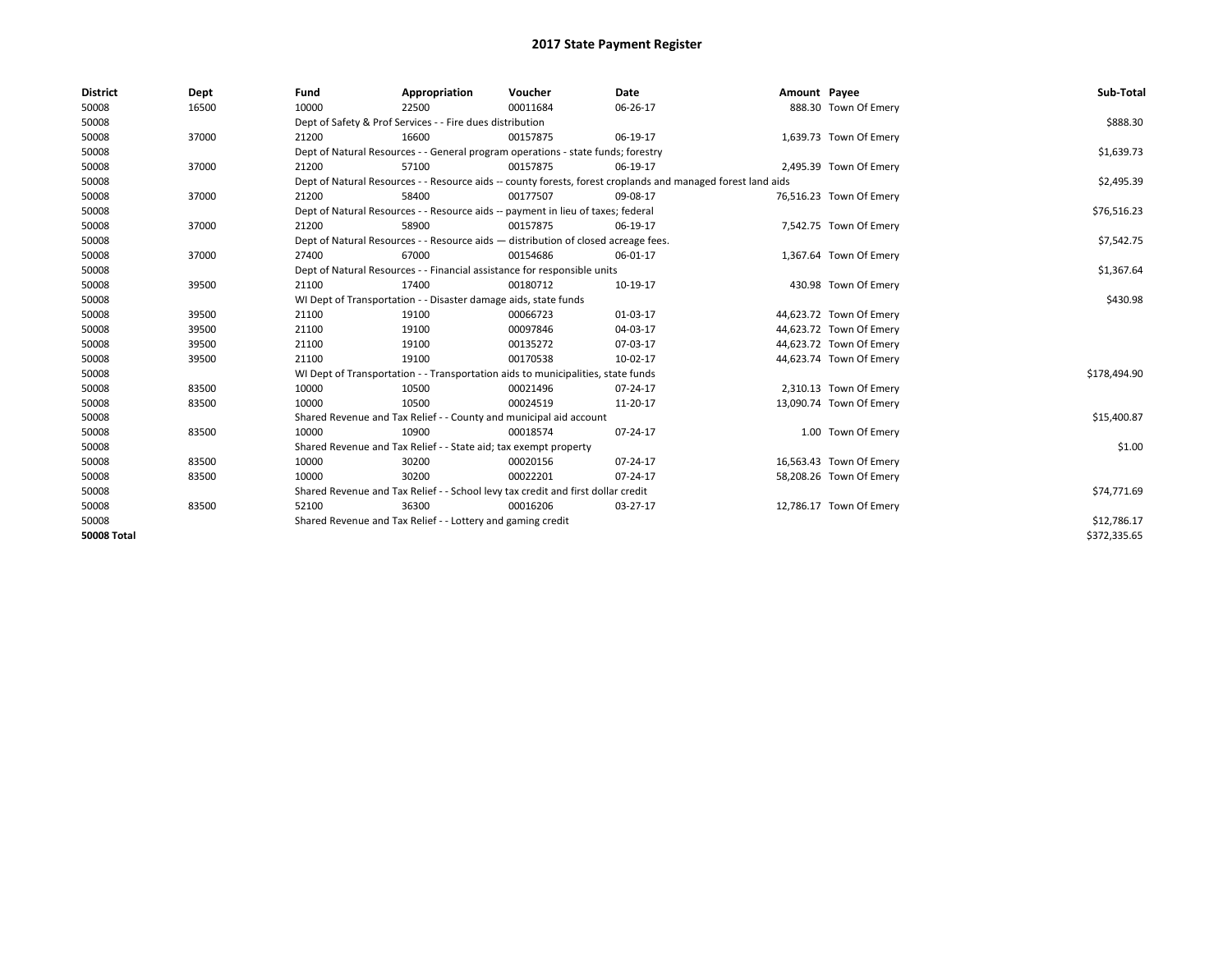| <b>District</b>    | Dept  | Fund  | Appropriation                                                                                                | Voucher  | Date           | Amount Payee |                            | Sub-Total    |  |  |  |
|--------------------|-------|-------|--------------------------------------------------------------------------------------------------------------|----------|----------------|--------------|----------------------------|--------------|--|--|--|
| 50010              | 16500 | 10000 | 22500                                                                                                        | 00011685 | 06-26-17       |              | 4,838.61 Town Of Fifield   |              |  |  |  |
| 50010              |       |       | Dept of Safety & Prof Services - - Fire dues distribution                                                    |          |                |              |                            | \$4,838.61   |  |  |  |
| 50010              | 37000 | 10000 | 50300                                                                                                        | 00143496 | 04-21-17       |              | 66.17 Town Of Fifield      |              |  |  |  |
| 50010              |       |       | Dept of Natural Resources - - Aids in lieu of taxes - general fund                                           |          |                |              |                            | \$66.17      |  |  |  |
| 50010              | 37000 | 21200 | 16600                                                                                                        | 00157876 | 06-19-17       |              | 1,179.49 Town Of Fifield   |              |  |  |  |
| 50010              |       |       | Dept of Natural Resources - - General program operations - state funds; forestry                             |          | \$1,179.49     |              |                            |              |  |  |  |
| 50010              | 37000 | 21200 | 57100                                                                                                        | 00157876 | 06-19-17       |              | 1,799.95 Town Of Fifield   |              |  |  |  |
| 50010              |       |       | Dept of Natural Resources - - Resource aids -- county forests, forest croplands and managed forest land aids |          |                |              |                            |              |  |  |  |
| 50010              | 37000 | 21200 | 57900                                                                                                        | 00143497 | $04 - 21 - 17$ |              | 0.94 Town Of Fifield       |              |  |  |  |
| 50010              | 37000 | 21200 | 57900                                                                                                        | 00143498 | 04-21-17       |              | 3.10 Town Of Fifield       |              |  |  |  |
| 50010              |       |       | Dept of Natural Resources - - Aids in lieu of taxes - sum sufficient                                         |          |                |              |                            | \$4.04       |  |  |  |
| 50010              | 37000 | 21200 | 58300                                                                                                        | 00136462 | 03-24-17       |              | 1,370.59 Town Of Fifield   |              |  |  |  |
| 50010              |       |       | Dept of Natural Resources - - Recreation and resource aids, federal funds                                    |          |                |              |                            | \$1,370.59   |  |  |  |
| 50010              | 37000 | 21200 | 58400                                                                                                        | 00177508 | 09-08-17       |              | 145,080.59 Town Of Fifield |              |  |  |  |
| 50010              |       |       | Dept of Natural Resources - - Resource aids -- payment in lieu of taxes; federal                             |          |                |              |                            |              |  |  |  |
| 50010              | 37000 | 21200 | 58900                                                                                                        | 00157876 | 06-19-17       |              | 5,425.66 Town Of Fifield   |              |  |  |  |
| 50010              |       |       | Dept of Natural Resources - - Resource aids - distribution of closed acreage fees.                           |          |                |              |                            | \$5,425.66   |  |  |  |
| 50010              | 37000 | 27400 | 67000                                                                                                        | 00153999 | 06-01-17       |              | 2,359.70 Town Of Fifield   |              |  |  |  |
| 50010              |       |       | Dept of Natural Resources - - Financial assistance for responsible units                                     |          |                |              |                            | \$2,359.70   |  |  |  |
| 50010              | 39500 | 21100 | 19100                                                                                                        | 00066724 | 01-03-17       |              | 65,663.64 Town Of Fifield  |              |  |  |  |
| 50010              | 39500 | 21100 | 19100                                                                                                        | 00097847 | 04-03-17       |              | 65,663.64 Town Of Fifield  |              |  |  |  |
| 50010              | 39500 | 21100 | 19100                                                                                                        | 00135273 | 07-03-17       |              | 65,663.64 Town Of Fifield  |              |  |  |  |
| 50010              | 39500 | 21100 | 19100                                                                                                        | 00170539 | 10-02-17       |              | 65,663.64 Town Of Fifield  |              |  |  |  |
| 50010              |       |       | WI Dept of Transportation - - Transportation aids to municipalities, state funds                             |          |                |              |                            | \$262,654.56 |  |  |  |
| 50010              | 83500 | 10000 | 10500                                                                                                        | 00021497 | 07-24-17       |              | 3,427.10 Town Of Fifield   |              |  |  |  |
| 50010              | 83500 | 10000 | 10500                                                                                                        | 00024520 | 11-20-17       |              | 19,420.24 Town Of Fifield  |              |  |  |  |
| 50010              |       |       | Shared Revenue and Tax Relief - - County and municipal aid account                                           |          |                |              |                            | \$22,847.34  |  |  |  |
| 50010              | 83500 | 10000 | 10900                                                                                                        | 00018575 | 07-24-17       |              | 31.00 Town Of Fifield      |              |  |  |  |
| 50010              |       |       | Shared Revenue and Tax Relief - - State aid; tax exempt property                                             |          |                |              |                            | \$31.00      |  |  |  |
| 50010              | 83500 | 10000 | 11000                                                                                                        | 00024520 | 11-20-17       |              | 8.56 Town Of Fifield       |              |  |  |  |
| 50010              |       |       | Shared Revenue and Tax Relief - - Public utility distribution account                                        |          |                |              |                            | \$8.56       |  |  |  |
| <b>50010 Total</b> |       |       |                                                                                                              |          |                |              |                            | \$447.666.26 |  |  |  |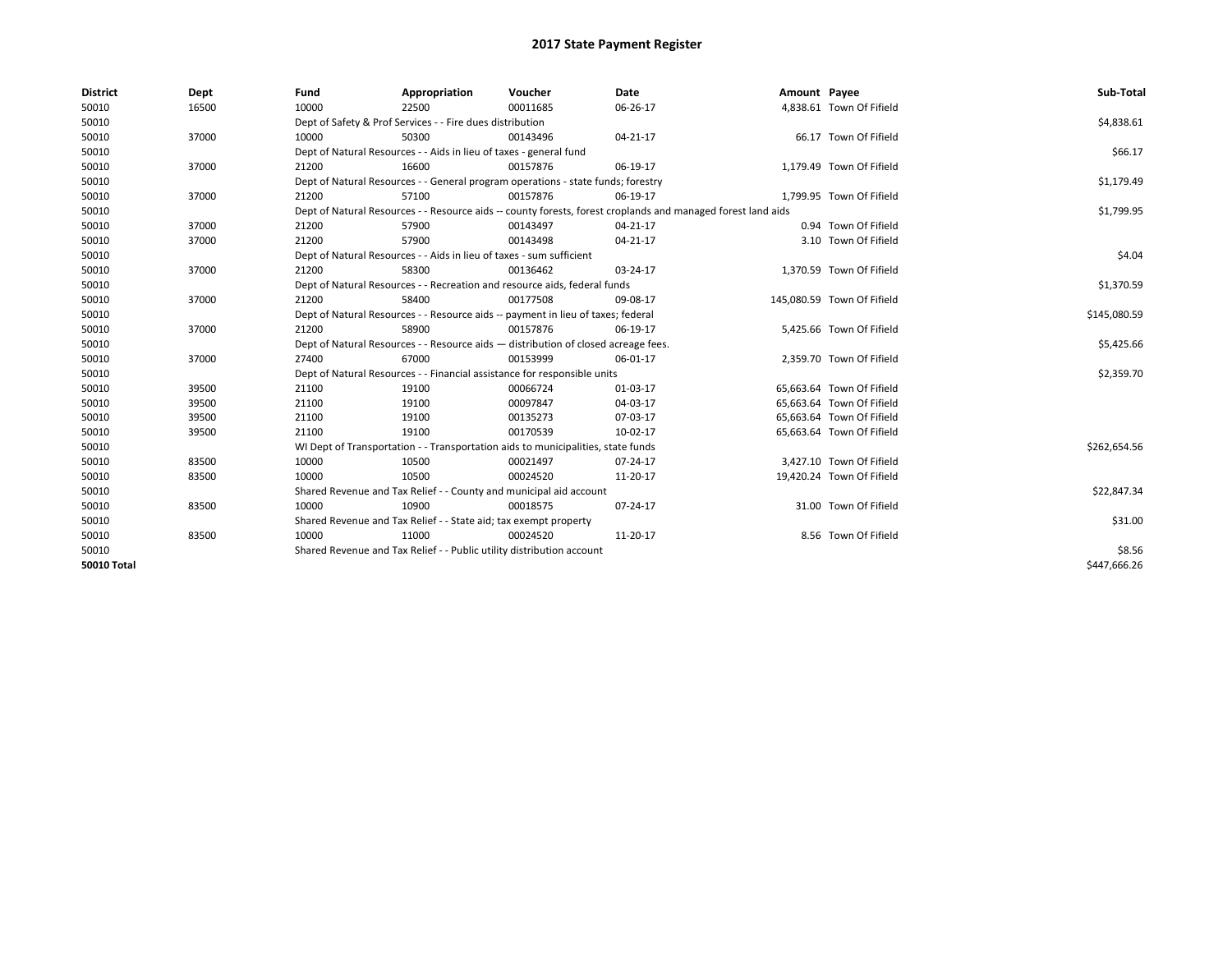| <b>District</b>    | Dept  | Fund  | Appropriation                                                                      | Voucher  | Date                                                                                                         | Amount Payee |                            | Sub-Total    |
|--------------------|-------|-------|------------------------------------------------------------------------------------|----------|--------------------------------------------------------------------------------------------------------------|--------------|----------------------------|--------------|
| 50012              | 16500 | 10000 | 22500                                                                              | 00011686 | 06-26-17                                                                                                     |              | 1,962.20 Town Of Flambeau  |              |
| 50012              |       |       | Dept of Safety & Prof Services - - Fire dues distribution                          |          |                                                                                                              |              |                            | \$1,962.20   |
| 50012              | 37000 | 10000 | 50300                                                                              | 00125907 | 02-06-17                                                                                                     |              | 112.83 Town Of Flambeau    |              |
| 50012              | 37000 | 10000 | 50300                                                                              | 00125908 | 02-06-17                                                                                                     |              | 2,702.27 Town Of Flambeau  |              |
| 50012              | 37000 | 10000 | 50300                                                                              | 00125909 | 02-06-17                                                                                                     |              | 890.77 Town Of Flambeau    |              |
| 50012              | 37000 | 10000 | 50300                                                                              | 00142905 | 04-21-17                                                                                                     |              | 164.80 Town Of Flambeau    |              |
| 50012              | 37000 | 10000 | 50300                                                                              | 00142907 | 04-21-17                                                                                                     |              | 701.08 Town Of Flambeau    |              |
| 50012              |       |       | Dept of Natural Resources - - Aids in lieu of taxes - general fund                 |          |                                                                                                              |              |                            | \$4,571.75   |
| 50012              | 37000 | 21200 | 16600                                                                              | 00157877 | 06-19-17                                                                                                     |              | 2,540.82 Town Of Flambeau  |              |
| 50012              |       |       | Dept of Natural Resources - - General program operations - state funds; forestry   |          |                                                                                                              |              |                            | \$2,540.82   |
| 50012              | 37000 | 21200 | 57100                                                                              | 00157877 | 06-19-17                                                                                                     |              | 4,500.54 Town Of Flambeau  |              |
| 50012              |       |       |                                                                                    |          | Dept of Natural Resources - - Resource aids -- county forests, forest croplands and managed forest land aids |              |                            | \$4,500.54   |
| 50012              | 37000 | 21200 | 57900                                                                              | 00142906 | 04-21-17                                                                                                     |              | 6,163.24 Town Of Flambeau  |              |
| 50012              | 37000 | 21200 | 57900                                                                              | 00142908 | $04 - 21 - 17$                                                                                               |              | 1,861.80 Town Of Flambeau  |              |
| 50012              | 37000 | 21200 | 57900                                                                              | 00142909 | $04 - 21 - 17$                                                                                               |              | 16.48 Town Of Flambeau     |              |
| 50012              |       |       | Dept of Natural Resources - - Aids in lieu of taxes - sum sufficient               |          |                                                                                                              |              |                            | \$8,041.52   |
| 50012              | 37000 | 21200 | 58900                                                                              | 00157877 | 06-19-17                                                                                                     |              | 11,687.76 Town Of Flambeau |              |
| 50012              |       |       | Dept of Natural Resources - - Resource aids - distribution of closed acreage fees. |          |                                                                                                              |              |                            | \$11,687.76  |
| 50012              | 37000 | 27400 | 67000                                                                              | 00154523 | 06-01-17                                                                                                     |              | 2,397.24 Town Of Flambeau  |              |
| 50012              |       |       | Dept of Natural Resources - - Financial assistance for responsible units           |          |                                                                                                              |              |                            | \$2,397.24   |
| 50012              | 39500 | 21100 | 17400                                                                              | 00186693 | 11-02-17                                                                                                     |              | 8,937.34 Town Of Flambeau  |              |
| 50012              |       |       | WI Dept of Transportation - - Disaster damage aids, state funds                    |          |                                                                                                              |              |                            | \$8,937.34   |
| 50012              | 39500 | 21100 | 19100                                                                              | 00066725 | 01-03-17                                                                                                     |              | 33,173.13 Town Of Flambeau |              |
| 50012              | 39500 | 21100 | 19100                                                                              | 00097848 | 04-03-17                                                                                                     |              | 33,173.13 Town Of Flambeau |              |
| 50012              | 39500 | 21100 | 19100                                                                              | 00135274 | 07-03-17                                                                                                     |              | 33,173.13 Town Of Flambeau |              |
| 50012              | 39500 | 21100 | 19100                                                                              | 00170540 | 10-02-17                                                                                                     |              | 33,173.13 Town Of Flambeau |              |
| 50012              |       |       | WI Dept of Transportation - - Transportation aids to municipalities, state funds   |          |                                                                                                              |              |                            | \$132,692.52 |
| 50012              | 83500 | 10000 | 10500                                                                              | 00021498 | 07-24-17                                                                                                     |              | 2,085.54 Town Of Flambeau  |              |
| 50012              | 83500 | 10000 | 10500                                                                              | 00024521 | 11-20-17                                                                                                     |              | 11,818.03 Town Of Flambeau |              |
| 50012              |       |       | Shared Revenue and Tax Relief - - County and municipal aid account                 |          |                                                                                                              |              |                            | \$13,903.57  |
| 50012              | 83500 | 10000 | 10900                                                                              | 00018576 | 07-24-17                                                                                                     |              | 2.00 Town Of Flambeau      |              |
| 50012              |       |       | Shared Revenue and Tax Relief - - State aid; tax exempt property                   |          |                                                                                                              |              |                            | \$2.00       |
| 50012              | 83500 | 10000 | 11000                                                                              | 00021498 | 07-24-17                                                                                                     |              | 68.48 Town Of Flambeau     |              |
| 50012              | 83500 | 10000 | 11000                                                                              | 00024521 | 11-20-17                                                                                                     |              | 649.01 Town Of Flambeau    |              |
| 50012              |       |       | Shared Revenue and Tax Relief - - Public utility distribution account              |          |                                                                                                              |              |                            | \$717.49     |
| <b>50012 Total</b> |       |       |                                                                                    |          |                                                                                                              |              |                            | \$191,954.75 |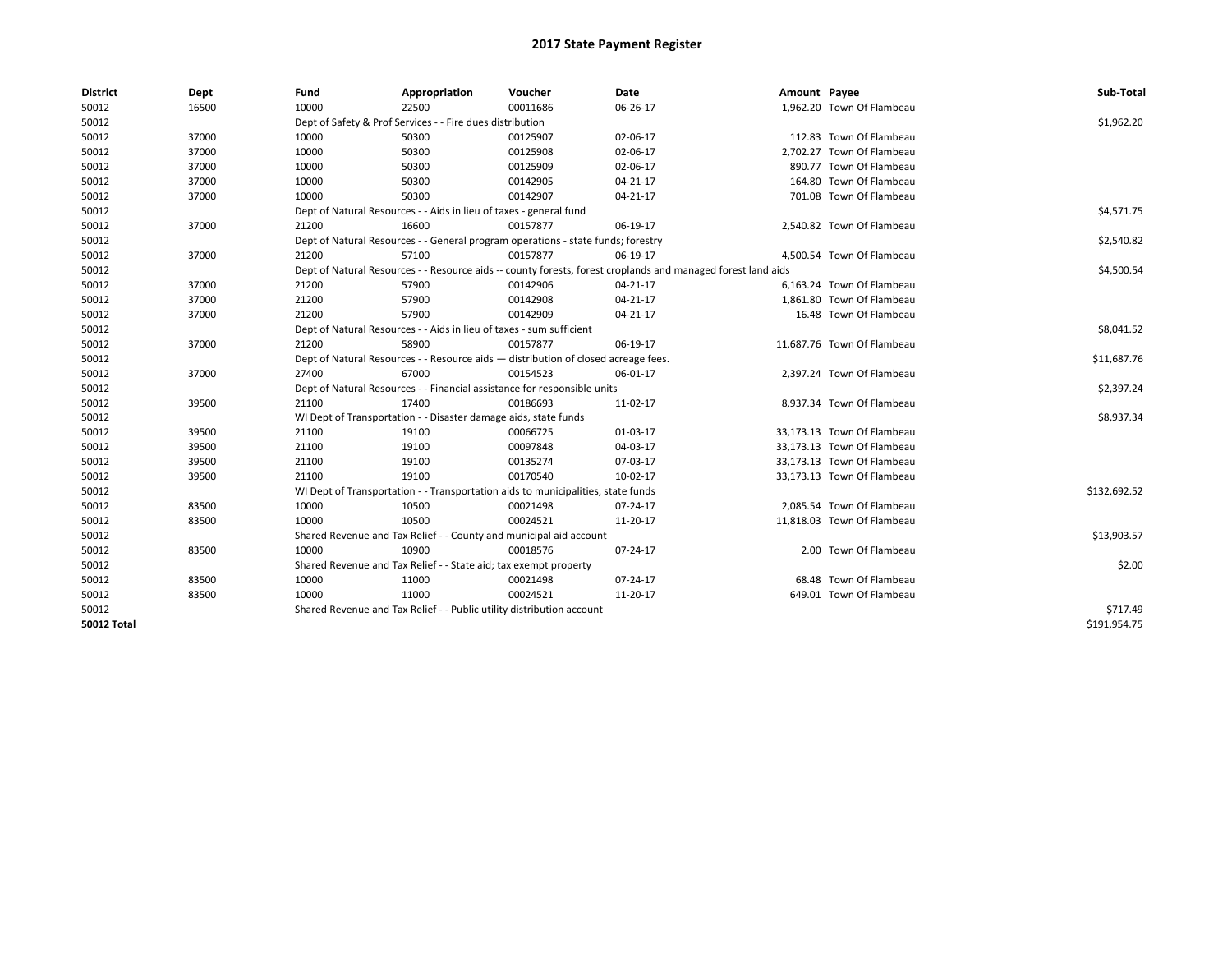| <b>District</b>    | Dept  | Fund  | Appropriation                                                                                                | Voucher  | Date       | Amount Payee |                              | Sub-Total    |
|--------------------|-------|-------|--------------------------------------------------------------------------------------------------------------|----------|------------|--------------|------------------------------|--------------|
| 50014              | 16500 | 10000 | 22500                                                                                                        | 00012436 | 06-30-17   |              | 395.10 Town Of Georgetown    |              |
| 50014              |       |       | Dept of Safety & Prof Services - - Fire dues distribution                                                    |          |            |              |                              | \$395.10     |
| 50014              | 37000 | 21200 | 16600                                                                                                        | 00157878 | 06-19-17   |              | 367.88 Town Of Georgetown    |              |
| 50014              |       |       | Dept of Natural Resources - - General program operations - state funds; forestry                             |          | \$367.88   |              |                              |              |
| 50014              | 37000 | 21200 | 57100                                                                                                        | 00157878 | 06-19-17   |              | 6,918.24 Town Of Georgetown  |              |
| 50014              |       |       | Dept of Natural Resources - - Resource aids -- county forests, forest croplands and managed forest land aids |          | \$6,918.24 |              |                              |              |
| 50014              | 37000 | 21200 | 58900                                                                                                        | 00157878 | 06-19-17   |              | 1,692.27 Town Of Georgetown  |              |
| 50014              |       |       | Dept of Natural Resources - - Resource aids - distribution of closed acreage fees.                           |          |            |              |                              | \$1,692.27   |
| 50014              | 39500 | 21100 | 19100                                                                                                        | 00066726 | 01-03-17   |              | 21,221.77 Town Of Georgetown |              |
| 50014              | 39500 | 21100 | 19100                                                                                                        | 00097849 | 04-03-17   |              | 21,221.77 Town Of Georgetown |              |
| 50014              | 39500 | 21100 | 19100                                                                                                        | 00135275 | 07-03-17   |              | 21,221.77 Town Of Georgetown |              |
| 50014              | 39500 | 21100 | 19100                                                                                                        | 00170541 | 10-02-17   |              | 21,221.79 Town Of Georgetown |              |
| 50014              |       |       | WI Dept of Transportation - - Transportation aids to municipalities, state funds                             |          |            |              |                              | \$84,887.10  |
| 50014              | 83500 | 10000 | 10500                                                                                                        | 00021499 | 07-24-17   |              | 4,139.14 Town Of Georgetown  |              |
| 50014              | 83500 | 10000 | 10500                                                                                                        | 00024522 | 11-20-17   |              | 23,455.15 Town Of Georgetown |              |
| 50014              |       |       | Shared Revenue and Tax Relief - - County and municipal aid account                                           |          |            |              |                              | \$27,594.29  |
| 50014              | 83500 | 10000 | 30200                                                                                                        | 00020157 | 07-24-17   |              | 7,754.27 Town Of Georgetown  |              |
| 50014              | 83500 | 10000 | 30200                                                                                                        | 00022202 | 07-24-17   |              | 26,527.23 Town Of Georgetown |              |
| 50014              |       |       | Shared Revenue and Tax Relief - - School levy tax credit and first dollar credit                             |          |            |              |                              | \$34,281.50  |
| 50014              | 83500 | 52100 | 36300                                                                                                        | 00016207 | 03-27-17   |              | 6,941.46 Town Of Georgetown  |              |
| 50014              |       |       | Shared Revenue and Tax Relief - - Lottery and gaming credit                                                  |          |            |              |                              | \$6,941.46   |
| <b>50014 Total</b> |       |       |                                                                                                              |          |            |              |                              | \$163,077.84 |
|                    |       |       |                                                                                                              |          |            |              |                              |              |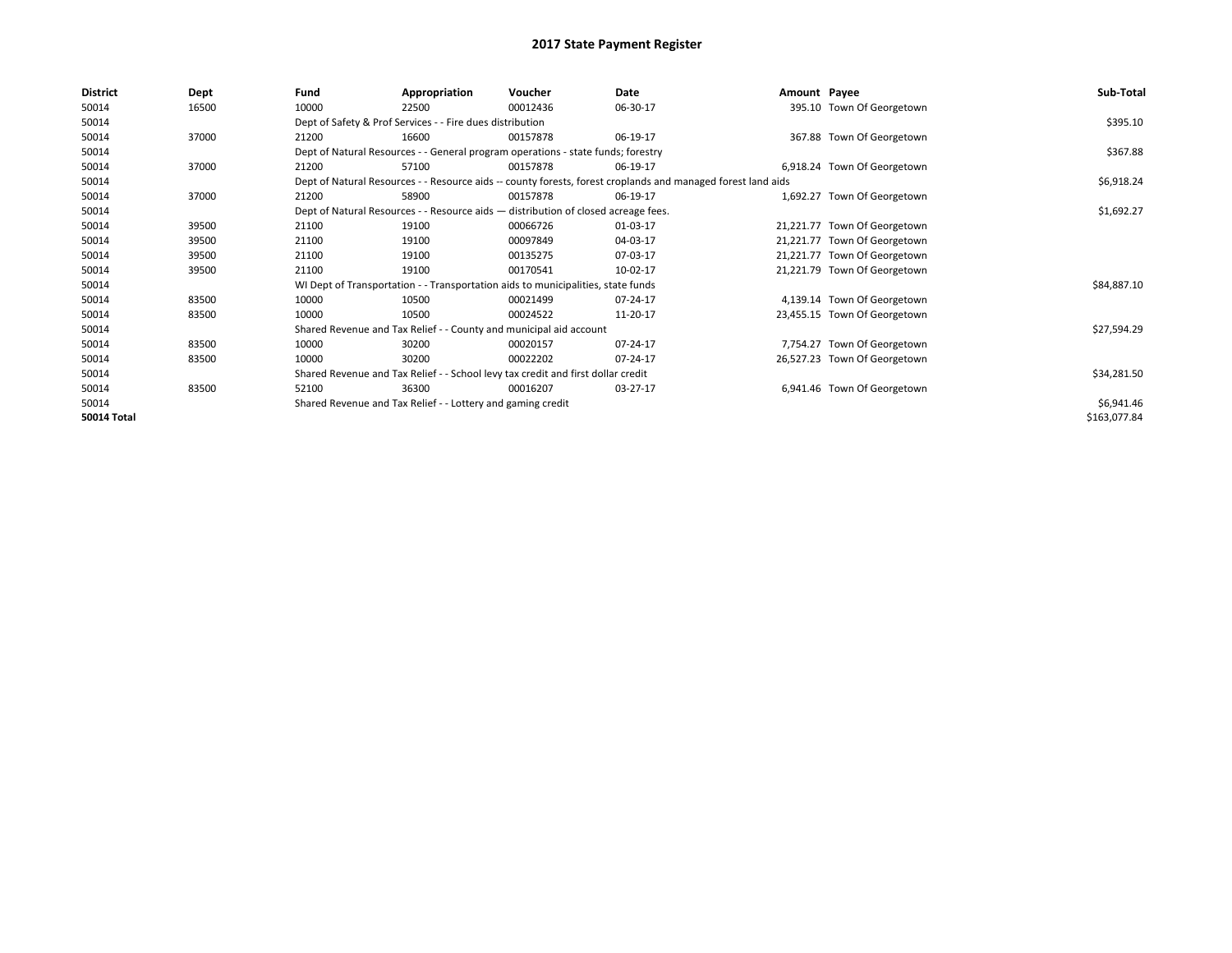| <b>District</b>    | Dept  | Fund  | Appropriation                                                        | Voucher                                                                            | Date                                                                                                         | Amount Payee |                           | Sub-Total    |  |  |
|--------------------|-------|-------|----------------------------------------------------------------------|------------------------------------------------------------------------------------|--------------------------------------------------------------------------------------------------------------|--------------|---------------------------|--------------|--|--|
| 50016              | 16500 | 10000 | 22500                                                                | 00011687                                                                           | 06-26-17                                                                                                     |              | 533.55 Town Of Hackett    |              |  |  |
| 50016              |       |       | Dept of Safety & Prof Services - - Fire dues distribution            |                                                                                    |                                                                                                              |              |                           | \$533.55     |  |  |
| 50016              | 37000 | 10000 | 50300                                                                | 00142898                                                                           | 04-21-17                                                                                                     |              | 8.00 Town Of Hackett      |              |  |  |
| 50016              |       |       | Dept of Natural Resources - - Aids in lieu of taxes - general fund   |                                                                                    |                                                                                                              |              |                           | \$8.00       |  |  |
| 50016              | 37000 | 21200 | 16600                                                                | 00157879                                                                           | 06-19-17                                                                                                     |              | 2,150.48 Town Of Hackett  |              |  |  |
| 50016              |       |       |                                                                      | Dept of Natural Resources - - General program operations - state funds; forestry   |                                                                                                              |              |                           | \$2,150.48   |  |  |
| 50016              | 37000 | 21200 | 57100                                                                | 00157879                                                                           | 06-19-17                                                                                                     |              | 4,828.90 Town Of Hackett  |              |  |  |
| 50016              |       |       |                                                                      |                                                                                    | Dept of Natural Resources - - Resource aids -- county forests, forest croplands and managed forest land aids |              |                           | \$4,828.90   |  |  |
| 50016              | 37000 | 21200 | 57900                                                                | 00142896                                                                           | 04-21-17                                                                                                     |              | 0.80 Town Of Hackett      |              |  |  |
| 50016              | 37000 | 21200 | 57900                                                                | 00142897                                                                           | 04-21-17                                                                                                     |              | 0.26 Town Of Hackett      |              |  |  |
| 50016              |       |       | Dept of Natural Resources - - Aids in lieu of taxes - sum sufficient |                                                                                    |                                                                                                              |              |                           |              |  |  |
| 50016              | 37000 | 21200 | 58900                                                                | 00157879                                                                           | 06-19-17                                                                                                     |              | 9,892.20 Town Of Hackett  |              |  |  |
| 50016              |       |       |                                                                      | Dept of Natural Resources - - Resource aids - distribution of closed acreage fees. |                                                                                                              |              |                           | \$9,892.20   |  |  |
| 50016              | 39500 | 21100 | 19100                                                                | 00066727                                                                           | 01-03-17                                                                                                     |              | 19,641.84 Town Of Hackett |              |  |  |
| 50016              | 39500 | 21100 | 19100                                                                | 00097850                                                                           | 04-03-17                                                                                                     |              | 19,641.84 Town Of Hackett |              |  |  |
| 50016              | 39500 | 21100 | 19100                                                                | 00135276                                                                           | 07-03-17                                                                                                     |              | 19,641.84 Town Of Hackett |              |  |  |
| 50016              | 39500 | 21100 | 19100                                                                | 00170542                                                                           | 10-02-17                                                                                                     |              | 19,641.84 Town Of Hackett |              |  |  |
| 50016              |       |       |                                                                      | WI Dept of Transportation - - Transportation aids to municipalities, state funds   |                                                                                                              |              |                           | \$78,567.36  |  |  |
| 50016              | 83500 | 10000 | 10500                                                                | 00021500                                                                           | 07-24-17                                                                                                     |              | 1,345.75 Town Of Hackett  |              |  |  |
| 50016              | 83500 | 10000 | 10500                                                                | 00024523                                                                           | 11-20-17                                                                                                     |              | 7,625.91 Town Of Hackett  |              |  |  |
| 50016              |       |       | Shared Revenue and Tax Relief - - County and municipal aid account   |                                                                                    |                                                                                                              |              |                           | \$8,971.66   |  |  |
| <b>50016 Total</b> |       |       |                                                                      |                                                                                    |                                                                                                              |              |                           | \$104,953.21 |  |  |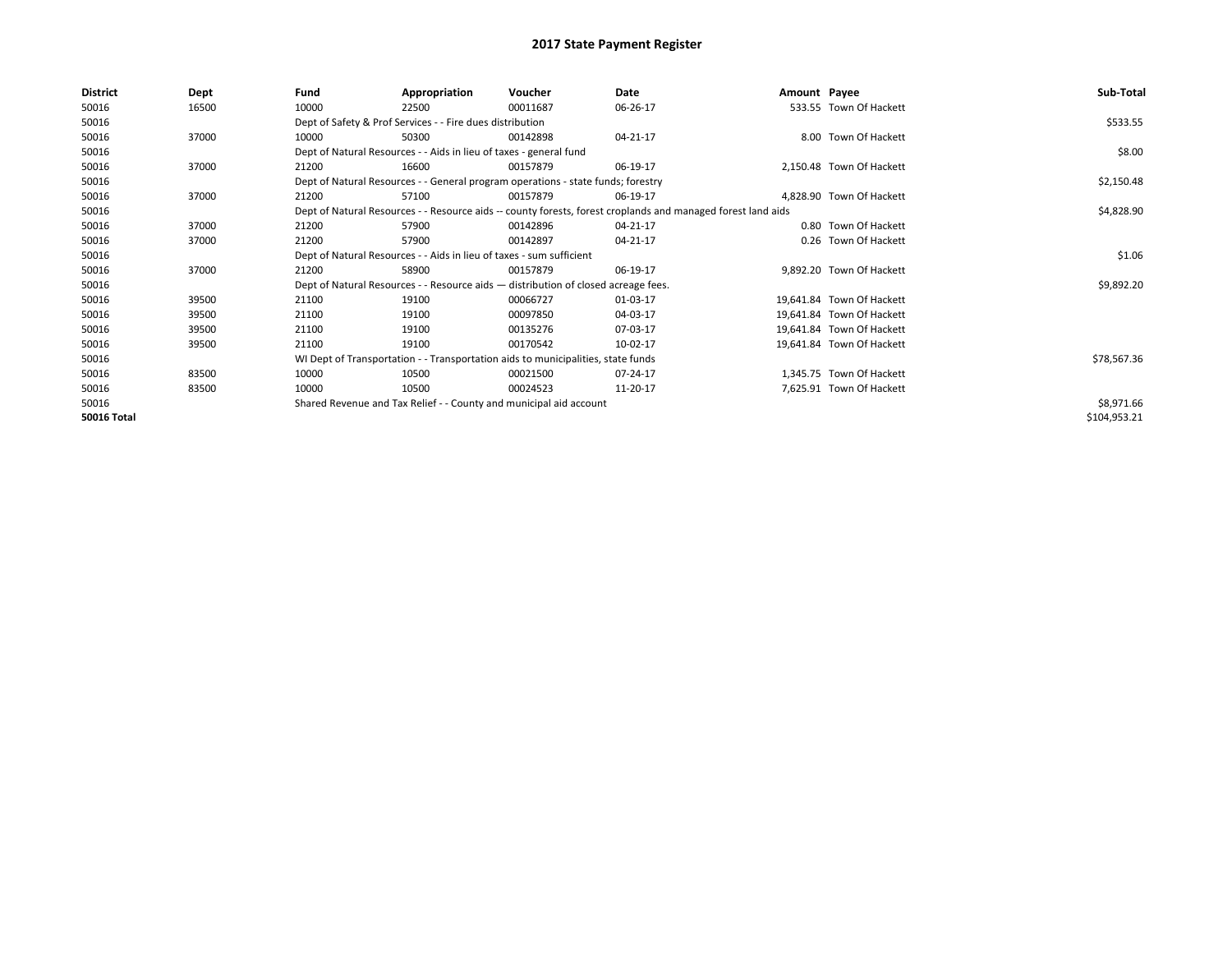| <b>District</b>    | Dept  | Fund                                                                                                         | Appropriation                                                                      | Voucher     | <b>Date</b> | Amount Payee |                            | Sub-Total    |
|--------------------|-------|--------------------------------------------------------------------------------------------------------------|------------------------------------------------------------------------------------|-------------|-------------|--------------|----------------------------|--------------|
| 50018              | 16500 | 10000                                                                                                        | 22500                                                                              | 00011688    | 06-27-17    |              | 684.99 Harmony, Town of    |              |
| 50018              |       |                                                                                                              | Dept of Safety & Prof Services - - Fire dues distribution                          |             |             |              |                            | \$684.99     |
| 50018              | 37000 | 21200                                                                                                        | 16600                                                                              | 00157880    | 06-19-17    |              | 543.06 Harmony, Town of    |              |
| 50018              |       |                                                                                                              | Dept of Natural Resources - - General program operations - state funds; forestry   |             |             |              |                            | \$543.06     |
| 50018              | 37000 | 21200                                                                                                        | 57100                                                                              | 00157880    | 06-19-17    |              | 2,075.42 Harmony, Town of  |              |
| 50018              |       | Dept of Natural Resources - - Resource aids -- county forests, forest croplands and managed forest land aids | \$2,075.42                                                                         |             |             |              |                            |              |
| 50018              | 37000 | 21200                                                                                                        | 57900                                                                              | 00142856    | 04-21-17    |              | 812.42 Harmony, Town of    |              |
| 50018              | 37000 | 21200                                                                                                        | 57900                                                                              | 00142857    | 04-21-17    |              | 6.44 Harmony, Town of      |              |
| 50018              |       |                                                                                                              | Dept of Natural Resources - - Aids in lieu of taxes - sum sufficient               |             |             |              |                            | \$818.86     |
| 50018              | 37000 | 21200                                                                                                        | 58900                                                                              | 00157880    | 06-19-17    |              | 2,498.07 Harmony, Town of  |              |
| 50018              |       |                                                                                                              | Dept of Natural Resources - - Resource aids - distribution of closed acreage fees. | \$2,498.07  |             |              |                            |              |
| 50018              | 37000 | 27400                                                                                                        | 67000                                                                              | 00154605    | 06-01-17    |              | 882.40 Harmony, Town of    |              |
| 50018              |       | Dept of Natural Resources - - Financial assistance for responsible units                                     | \$882.40                                                                           |             |             |              |                            |              |
| 50018              | 39500 | 21100                                                                                                        | 19100                                                                              | 00066728    | 01-03-17    |              | 12,309.18 Harmony, Town of |              |
| 50018              | 39500 | 21100                                                                                                        | 19100                                                                              | 00097851    | 04-03-17    |              | 12,309.18 Harmony, Town of |              |
| 50018              | 39500 | 21100                                                                                                        | 19100                                                                              | 00135277    | 07-03-17    |              | 12,309.18 Harmony, Town of |              |
| 50018              | 39500 | 21100                                                                                                        | 19100                                                                              | 00170543    | 10-02-17    |              | 12,309.18 Harmony, Town of |              |
| 50018              |       |                                                                                                              | WI Dept of Transportation - - Transportation aids to municipalities, state funds   |             |             |              |                            | \$49,236.72  |
| 50018              | 83500 | 10000                                                                                                        | 10500                                                                              | 00021501    | 07-24-17    |              | 2,151.06 Harmony, Town of  |              |
| 50018              | 83500 | 10000                                                                                                        | 10500                                                                              | 00024524    | 11-20-17    |              | 12,189.34 Harmony, Town of |              |
| 50018              |       |                                                                                                              | Shared Revenue and Tax Relief - - County and municipal aid account                 |             |             |              |                            | \$14,340.40  |
| 50018              | 83500 | 10000                                                                                                        | 11000                                                                              | 00021501    | 07-24-17    |              | 16.59 Harmony, Town of     |              |
| 50018              | 83500 | 10000                                                                                                        | 11000                                                                              | 00024524    | 11-20-17    |              | 88.02 Harmony, Town of     |              |
| 50018              |       |                                                                                                              | Shared Revenue and Tax Relief - - Public utility distribution account              |             |             |              |                            | \$104.61     |
| 50018              | 83500 | 10000                                                                                                        | 30200                                                                              | 00020158    | 07-24-17    |              | 10,573.49 Harmony, Town of |              |
| 50018              | 83500 | 10000                                                                                                        | 30200                                                                              | 00022203    | 07-24-17    |              | 36,685.27 Harmony, Town of |              |
| 50018              |       |                                                                                                              | Shared Revenue and Tax Relief - - School levy tax credit and first dollar credit   |             |             |              |                            | \$47,258.76  |
| 50018              | 83500 | 52100                                                                                                        | 36300                                                                              | 00016208    | 03-27-17    |              | 10,609.86 Harmony, Town of |              |
| 50018              |       | Shared Revenue and Tax Relief - - Lottery and gaming credit                                                  |                                                                                    | \$10,609.86 |             |              |                            |              |
| <b>50018 Total</b> |       |                                                                                                              |                                                                                    |             |             |              |                            | \$129,053.15 |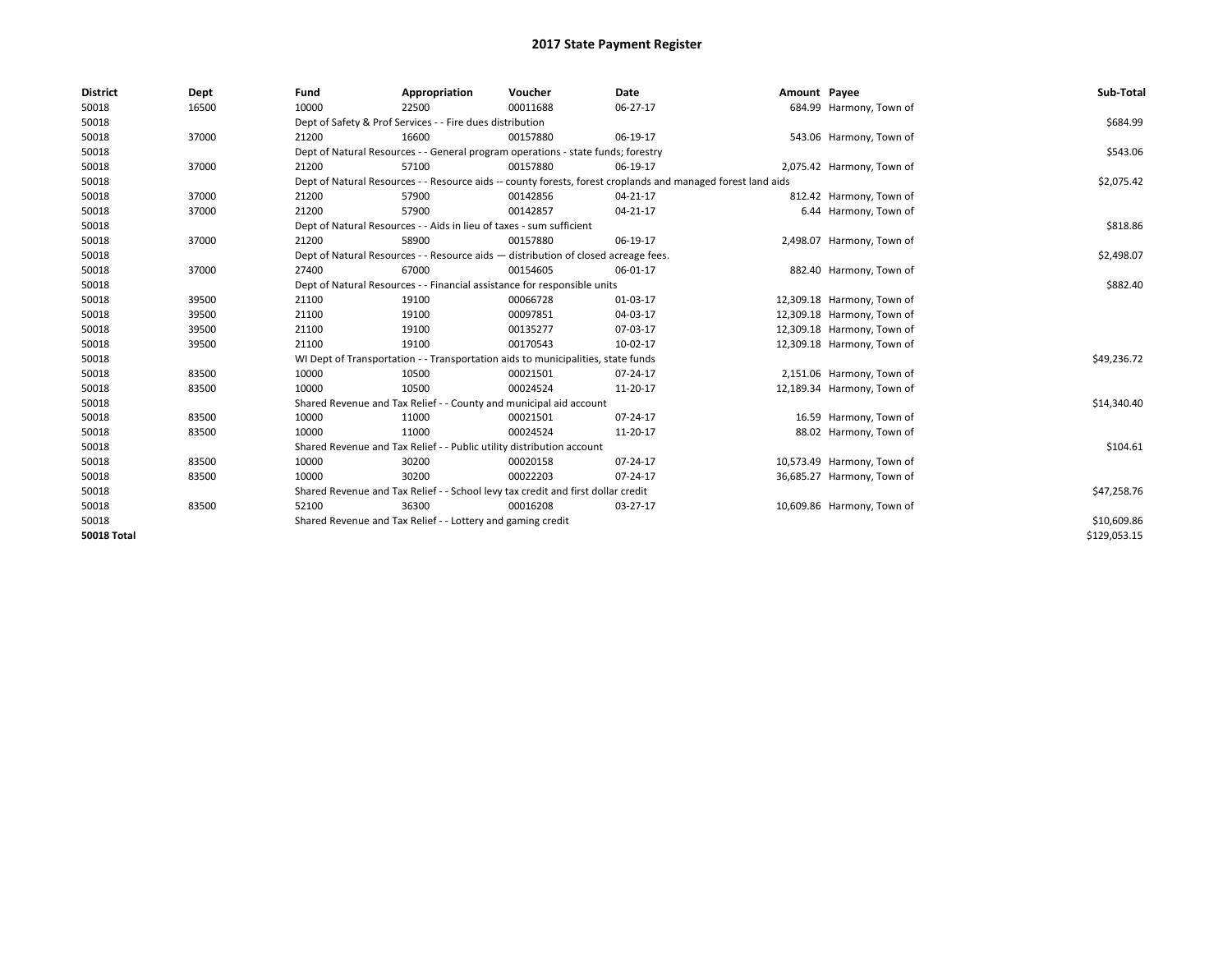| <b>District</b> | Dept  | Fund                                                                               | Appropriation                                                                    | Voucher    | Date                                                                                                         | Amount Payee |                        | Sub-Total   |
|-----------------|-------|------------------------------------------------------------------------------------|----------------------------------------------------------------------------------|------------|--------------------------------------------------------------------------------------------------------------|--------------|------------------------|-------------|
| 50020           | 16500 | 10000                                                                              | 22500                                                                            | 00011689   | 06-26-17                                                                                                     |              | 1,112.50 Town Of Hill  |             |
| 50020           |       |                                                                                    | Dept of Safety & Prof Services - - Fire dues distribution                        |            |                                                                                                              |              |                        | \$1,112.50  |
| 50020           | 37000 | 21200                                                                              | 16600                                                                            | 00157881   | 06-19-17                                                                                                     |              | 1,674.36 Town Of Hill  |             |
| 50020           |       |                                                                                    | Dept of Natural Resources - - General program operations - state funds; forestry |            |                                                                                                              |              |                        | \$1,674.36  |
| 50020           | 37000 | 21200                                                                              | 57100                                                                            | 00157881   | 06-19-17                                                                                                     |              | 1,631.42 Town Of Hill  |             |
| 50020           |       |                                                                                    |                                                                                  |            | Dept of Natural Resources - - Resource aids -- county forests, forest croplands and managed forest land aids |              |                        | \$1,631.42  |
| 50020           | 37000 | 21200                                                                              | 58900                                                                            | 00157881   | 06-19-17                                                                                                     |              | 7,702.05 Town Of Hill  |             |
| 50020           |       | Dept of Natural Resources - - Resource aids - distribution of closed acreage fees. |                                                                                  | \$7,702.05 |                                                                                                              |              |                        |             |
| 50020           | 39500 | 21100                                                                              | 19100                                                                            | 00066729   | 01-03-17                                                                                                     |              | 17,041.43 Town Of Hill |             |
| 50020           | 39500 | 21100                                                                              | 19100                                                                            | 00097852   | 04-03-17                                                                                                     |              | 17,041.43 Town Of Hill |             |
| 50020           | 39500 | 21100                                                                              | 19100                                                                            | 00135278   | 07-03-17                                                                                                     |              | 17,041.43 Town Of Hill |             |
| 50020           | 39500 | 21100                                                                              | 19100                                                                            | 00170544   | 10-02-17                                                                                                     |              | 17,041.46 Town Of Hill |             |
| 50020           |       |                                                                                    | WI Dept of Transportation - - Transportation aids to municipalities, state funds |            |                                                                                                              |              |                        | \$68,165.75 |
| 50020           | 83500 | 10000                                                                              | 10500                                                                            | 00021502   | 07-24-17                                                                                                     |              | 2,816.80 Town Of Hill  |             |
| 50020           | 83500 | 10000                                                                              | 10500                                                                            | 00024525   | 11-20-17                                                                                                     |              | 15,961.89 Town Of Hill |             |
| 50020           |       |                                                                                    | Shared Revenue and Tax Relief - - County and municipal aid account               |            |                                                                                                              |              |                        | \$18,778.69 |
| 50020           | 83500 | 10000                                                                              | 11000                                                                            | 00021502   | 07-24-17                                                                                                     |              | 110.53 Town Of Hill    |             |
| 50020           | 83500 | 10000                                                                              | 11000                                                                            | 00024525   | 11-20-17                                                                                                     |              | 650.69 Town Of Hill    |             |
| 50020           |       |                                                                                    | Shared Revenue and Tax Relief - - Public utility distribution account            |            |                                                                                                              |              |                        | \$761.22    |
| 50020 Total     |       |                                                                                    |                                                                                  |            |                                                                                                              |              |                        | \$99,825.99 |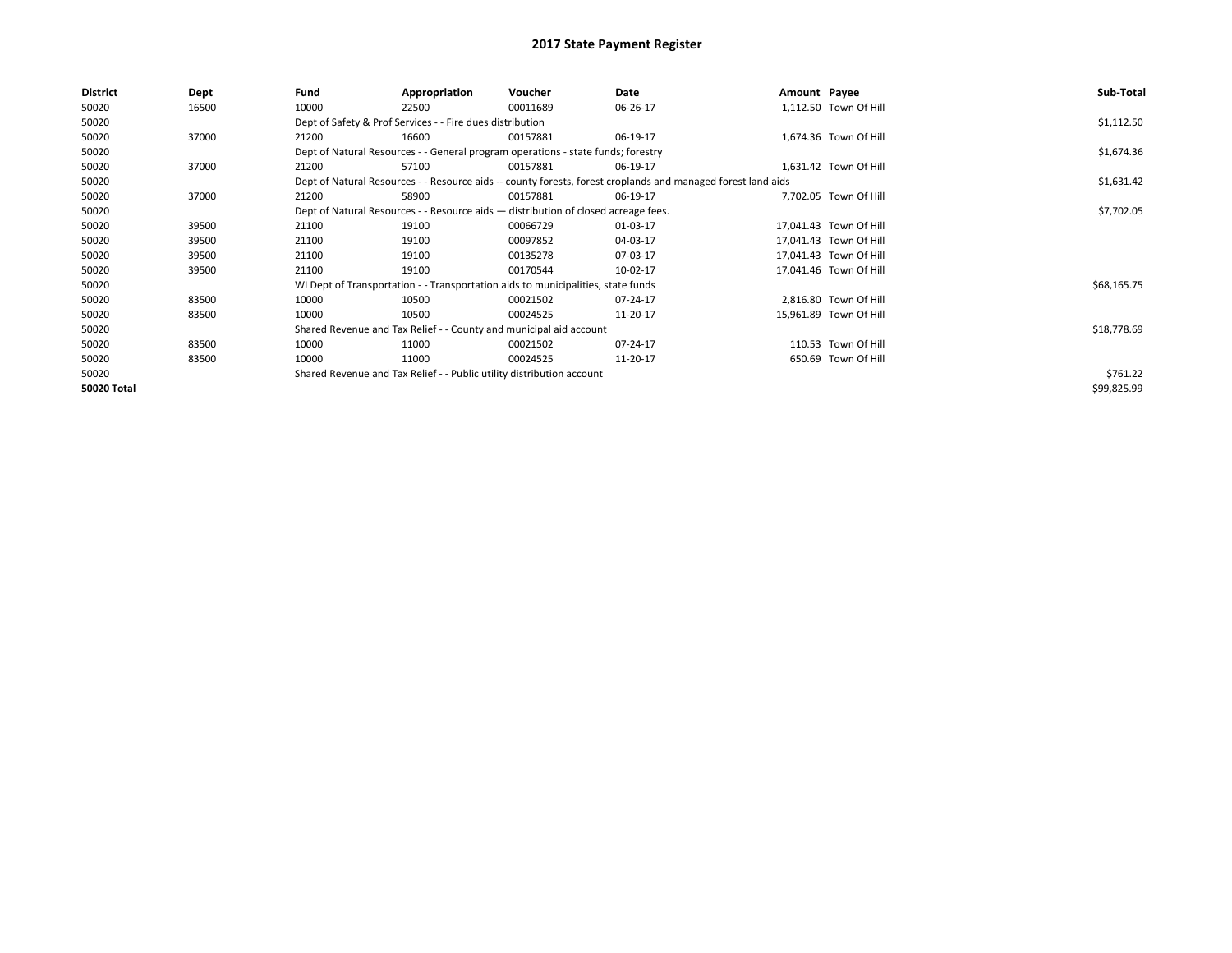| <b>District</b> | Dept  | Fund  | Appropriation                                                                                                | Voucher  | <b>Date</b> | Amount Payee |                           | Sub-Total    |  |  |  |  |
|-----------------|-------|-------|--------------------------------------------------------------------------------------------------------------|----------|-------------|--------------|---------------------------|--------------|--|--|--|--|
| 50022           | 16500 | 10000 | 22500                                                                                                        | 00011690 | 06-26-17    |              | 844.37 Kennan, Town of    |              |  |  |  |  |
| 50022           |       |       | Dept of Safety & Prof Services - - Fire dues distribution                                                    |          |             |              |                           | \$844.37     |  |  |  |  |
| 50022           | 37000 | 21200 | 16600                                                                                                        | 00157882 | 06-19-17    |              | 1,054.08 Kennan, Town of  |              |  |  |  |  |
| 50022           |       |       | Dept of Natural Resources - - General program operations - state funds; forestry                             |          |             |              |                           |              |  |  |  |  |
| 50022           | 37000 | 21200 | 57100                                                                                                        | 00157882 | 06-19-17    |              | 7.400.18 Kennan. Town of  |              |  |  |  |  |
| 50022           |       |       | Dept of Natural Resources - - Resource aids -- county forests, forest croplands and managed forest land aids |          | \$7,400.18  |              |                           |              |  |  |  |  |
| 50022           | 37000 | 21200 | 58900                                                                                                        | 00157882 | 06-19-17    |              | 4,848.75 Kennan, Town of  |              |  |  |  |  |
| 50022           |       |       | Dept of Natural Resources - - Resource aids - distribution of closed acreage fees.                           |          | \$4,848.75  |              |                           |              |  |  |  |  |
| 50022           | 37000 | 27400 | 67000                                                                                                        | 00153898 | 06-01-17    |              | 1,961.19 Kennan, Town of  |              |  |  |  |  |
| 50022           |       |       | Dept of Natural Resources - - Financial assistance for responsible units                                     |          |             |              |                           | \$1,961.19   |  |  |  |  |
| 50022           | 39500 | 21100 | 17400                                                                                                        | 00200757 | 12-15-17    |              | 17,780.82 Kennan, Town of |              |  |  |  |  |
| 50022           |       |       | WI Dept of Transportation - - Disaster damage aids, state funds                                              |          |             |              |                           |              |  |  |  |  |
| 50022           | 39500 | 21100 | 19100                                                                                                        | 00066730 | 01-03-17    |              | 33,426.36 Kennan, Town of |              |  |  |  |  |
| 50022           | 39500 | 21100 | 19100                                                                                                        | 00097853 | 04-03-17    |              | 33,426.36 Kennan, Town of |              |  |  |  |  |
| 50022           | 39500 | 21100 | 19100                                                                                                        | 00135279 | 07-03-17    |              | 33,426.36 Kennan, Town of |              |  |  |  |  |
| 50022           | 39500 | 21100 | 19100                                                                                                        | 00170545 | 10-02-17    |              | 33,426.36 Kennan, Town of |              |  |  |  |  |
| 50022           |       |       | WI Dept of Transportation - - Transportation aids to municipalities, state funds                             |          |             |              |                           | \$133,705.44 |  |  |  |  |
| 50022           | 46500 | 27200 | 36500                                                                                                        | 00020915 | 01-20-17    |              | 20,280.54 Kennan, Town of |              |  |  |  |  |
| 50022           |       |       | Department of Military Affairs - - State disaster assistance; petroleum inspection fund                      |          |             |              |                           | \$20,280.54  |  |  |  |  |
| 50022           | 83500 | 10000 | 10500                                                                                                        | 00021503 | 07-24-17    |              | 4,843.73 Kennan, Town of  |              |  |  |  |  |
| 50022           | 83500 | 10000 | 10500                                                                                                        | 00024526 | 11-20-17    |              | 27,447.79 Kennan, Town of |              |  |  |  |  |
| 50022           |       |       | Shared Revenue and Tax Relief - - County and municipal aid account                                           |          |             |              |                           | \$32,291.52  |  |  |  |  |
| 50022           | 83500 | 10000 | 11000                                                                                                        | 00021503 | 07-24-17    |              | 22.91 Kennan, Town of     |              |  |  |  |  |
| 50022           | 83500 | 10000 | 11000                                                                                                        | 00024526 | 11-20-17    |              | 133.14 Kennan, Town of    |              |  |  |  |  |
| 50022           |       |       | Shared Revenue and Tax Relief - - Public utility distribution account                                        |          |             |              |                           |              |  |  |  |  |
| 50022 Total     |       |       |                                                                                                              |          |             |              |                           | \$220,322.94 |  |  |  |  |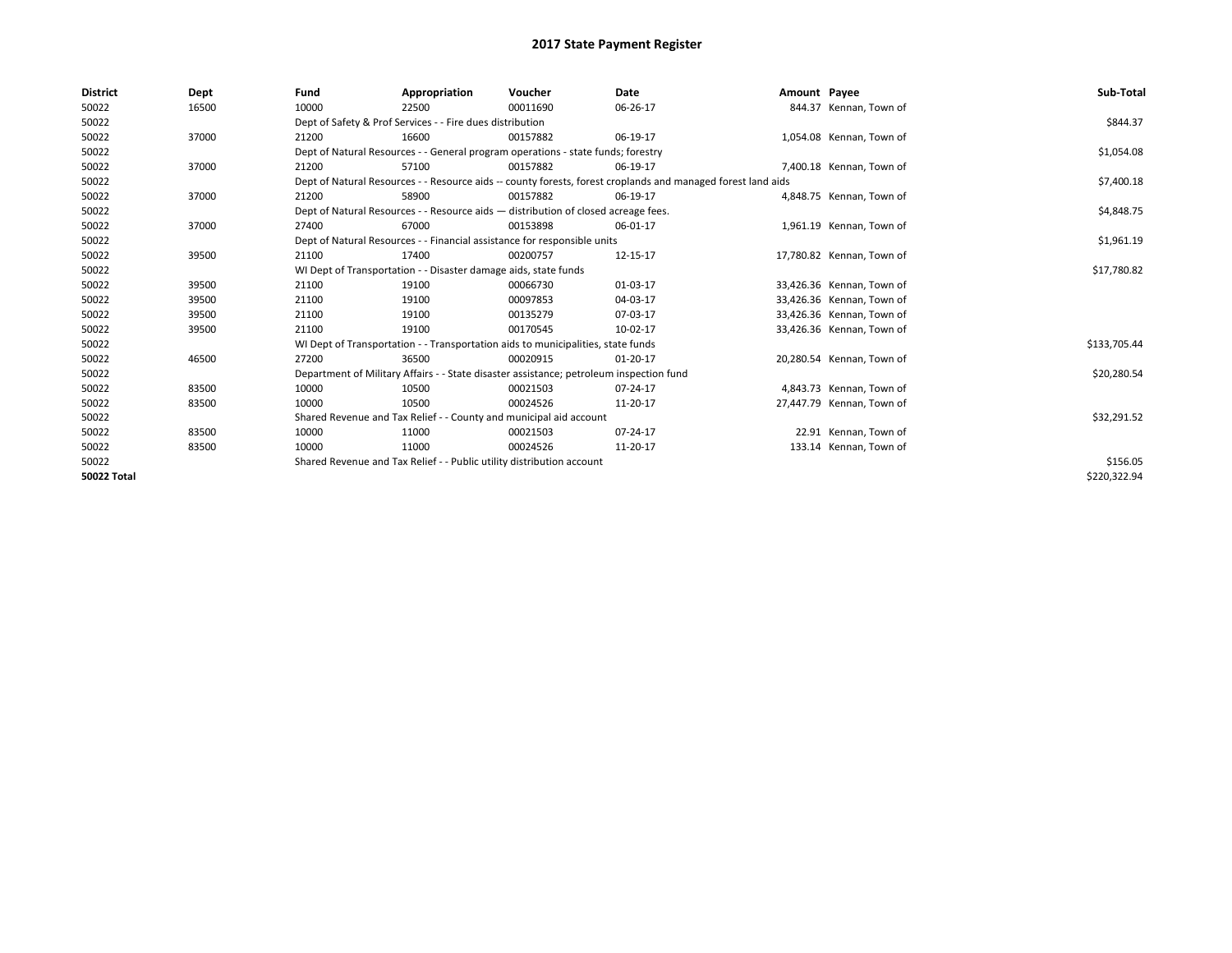| <b>District</b>    | Dept  | Fund  | Appropriation                                                                                                | Voucher  | Date       | Amount Payee |                        | Sub-Total    |  |  |  |
|--------------------|-------|-------|--------------------------------------------------------------------------------------------------------------|----------|------------|--------------|------------------------|--------------|--|--|--|
| 50024              | 16500 | 10000 | 22500                                                                                                        | 00011691 | 06-27-17   |              | 811.39 Town Of Knox    |              |  |  |  |
| 50024              |       |       | Dept of Safety & Prof Services - - Fire dues distribution                                                    |          |            |              |                        | \$811.39     |  |  |  |
| 50024              | 37000 | 21200 | 16600                                                                                                        | 00157883 | 06-19-17   |              | 1,624.32 Town Of Knox  |              |  |  |  |
| 50024              |       |       | Dept of Natural Resources - - General program operations - state funds; forestry                             |          |            |              |                        |              |  |  |  |
| 50024              | 37000 | 21200 | 57100                                                                                                        | 00157883 | 06-19-17   |              | 1,460.03 Town Of Knox  |              |  |  |  |
| 50024              |       |       | Dept of Natural Resources - - Resource aids -- county forests, forest croplands and managed forest land aids |          |            |              |                        |              |  |  |  |
| 50024              | 37000 | 21200 | 58900                                                                                                        | 00157883 | 06-19-17   |              | 7,471.87 Town Of Knox  |              |  |  |  |
| 50024              |       |       | Dept of Natural Resources - - Resource aids - distribution of closed acreage fees.                           |          | \$7,471.87 |              |                        |              |  |  |  |
| 50024              | 37000 | 27400 | 67000                                                                                                        | 00154111 | 06-01-17   |              | 2,565.09 Town Of Knox  |              |  |  |  |
| 50024              |       |       | Dept of Natural Resources - - Financial assistance for responsible units                                     |          |            |              |                        |              |  |  |  |
| 50024              | 39500 | 21100 | 19100                                                                                                        | 00066731 | 01-03-17   |              | 21,683.07 Town Of Knox |              |  |  |  |
| 50024              | 39500 | 21100 | 19100                                                                                                        | 00097854 | 04-03-17   |              | 21,683.07 Town Of Knox |              |  |  |  |
| 50024              | 39500 | 21100 | 19100                                                                                                        | 00135280 | 07-03-17   |              | 21,683.07 Town Of Knox |              |  |  |  |
| 50024              | 39500 | 21100 | 19100                                                                                                        | 00170546 | 10-02-17   |              | 21,683.09 Town Of Knox |              |  |  |  |
| 50024              |       |       | WI Dept of Transportation - - Transportation aids to municipalities, state funds                             |          |            |              |                        | \$86,732.30  |  |  |  |
| 50024              | 46500 | 27200 | 36500                                                                                                        | 00024593 | 04-11-17   |              | 20,292.60 Town Of Knox |              |  |  |  |
| 50024              | 46500 | 27200 | 36500                                                                                                        | 00024765 | 04-17-17   |              | 8,210.89 Town Of Knox  |              |  |  |  |
| 50024              |       |       | Department of Military Affairs - - State disaster assistance; petroleum inspection fund                      |          |            |              |                        | \$28,503.49  |  |  |  |
| 50024              | 83500 | 10000 | 10500                                                                                                        | 00021504 | 07-24-17   |              | 3,725.12 Town Of Knox  |              |  |  |  |
| 50024              | 83500 | 10000 | 10500                                                                                                        | 00024527 | 11-20-17   |              | 21,109.02 Town Of Knox |              |  |  |  |
| 50024              |       |       | Shared Revenue and Tax Relief - - County and municipal aid account                                           |          |            |              |                        | \$24,834.14  |  |  |  |
| <b>50024 Total</b> |       |       |                                                                                                              |          |            |              |                        | \$154,002.63 |  |  |  |
|                    |       |       |                                                                                                              |          |            |              |                        |              |  |  |  |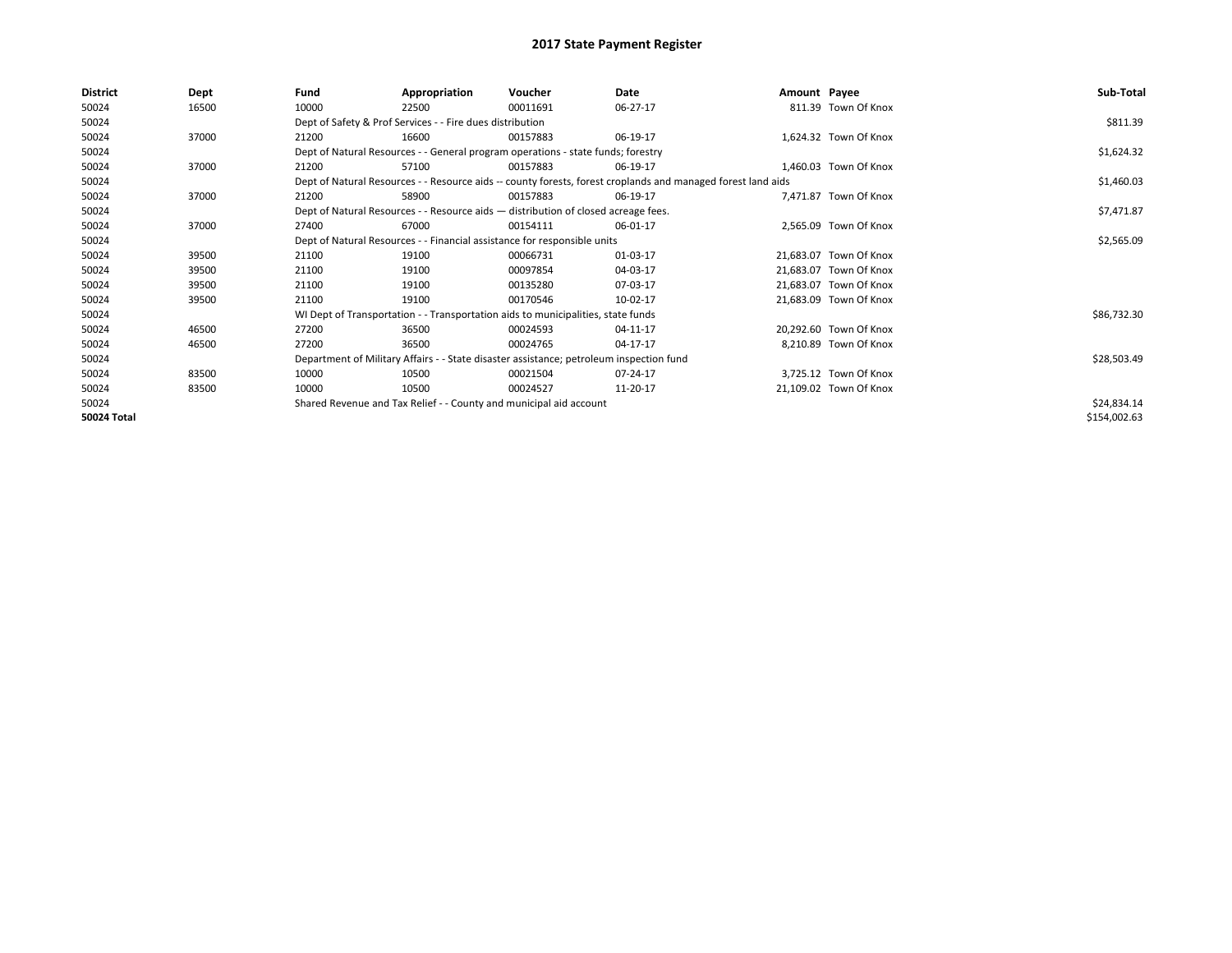| <b>District</b> | Dept  | Fund  | Appropriation                                                                                                | Voucher  | Date       | Amount Payee |                         | Sub-Total    |  |  |
|-----------------|-------|-------|--------------------------------------------------------------------------------------------------------------|----------|------------|--------------|-------------------------|--------------|--|--|
| 50026           | 16500 | 10000 | 22500                                                                                                        | 00011692 | 06-26-17   |              | 5,217.18 Town Of Lake   |              |  |  |
| 50026           |       |       | Dept of Safety & Prof Services - - Fire dues distribution                                                    |          |            |              |                         | \$5,217.18   |  |  |
| 50026           | 37000 | 10000 | 50300                                                                                                        | 00126154 | 02-06-17   |              | 985.79 Town Of Lake     |              |  |  |
| 50026           | 37000 | 10000 | 50300                                                                                                        | 00143558 | 04-21-17   |              | 182.71 Town Of Lake     |              |  |  |
| 50026           |       |       | Dept of Natural Resources - - Aids in lieu of taxes - general fund                                           |          |            |              |                         | \$1,168.50   |  |  |
| 50026           | 37000 | 21200 | 16600                                                                                                        | 00157884 | 06-19-17   |              | 3,950.02 Town Of Lake   |              |  |  |
| 50026           |       |       | Dept of Natural Resources - - General program operations - state funds; forestry                             |          |            |              |                         | \$3,950.02   |  |  |
| 50026           | 37000 | 21200 | 57100                                                                                                        | 00157884 | 06-19-17   |              | 4,437.03 Town Of Lake   |              |  |  |
| 50026           |       |       | Dept of Natural Resources - - Resource aids -- county forests, forest croplands and managed forest land aids |          |            |              |                         |              |  |  |
| 50026           | 37000 | 21200 | 57900                                                                                                        | 00143557 | 04-21-17   |              | 5,793.04 Town Of Lake   |              |  |  |
| 50026           | 37000 | 21200 | 57900                                                                                                        | 00143559 | 04-21-17   |              | 9.16 Town Of Lake       |              |  |  |
| 50026           |       |       | Dept of Natural Resources - - Aids in lieu of taxes - sum sufficient                                         |          | \$5,802.20 |              |                         |              |  |  |
| 50026           | 37000 | 21200 | 58900                                                                                                        | 00157884 | 06-19-17   |              | 18,170.07 Town Of Lake  |              |  |  |
| 50026           |       |       | Dept of Natural Resources - - Resource aids - distribution of closed acreage fees.                           |          |            |              |                         |              |  |  |
| 50026           | 37000 | 27400 | 67000                                                                                                        | 00154438 | 06-01-17   |              | 1,389.83 Town Of Lake   |              |  |  |
| 50026           |       |       | Dept of Natural Resources - - Financial assistance for responsible units                                     |          |            |              |                         |              |  |  |
| 50026           | 39500 | 21100 | 19100                                                                                                        | 00066732 | 01-03-17   |              | 47,414.56 Town Of Lake  |              |  |  |
| 50026           | 39500 | 21100 | 19100                                                                                                        | 00097855 | 04-03-17   |              | 47,414.56 Town Of Lake  |              |  |  |
| 50026           | 39500 | 21100 | 19100                                                                                                        | 00135281 | 07-03-17   |              | 47,414.56 Town Of Lake  |              |  |  |
| 50026           | 39500 | 21100 | 19100                                                                                                        | 00170547 | 10-02-17   |              | 47,414.58 Town Of Lake  |              |  |  |
| 50026           |       |       | WI Dept of Transportation - - Transportation aids to municipalities, state funds                             |          |            |              |                         | \$189,658.26 |  |  |
| 50026           | 46500 | 27200 | 36500                                                                                                        | 00022066 | 02-07-17   |              | 6,860.57 Town Of Lake   |              |  |  |
| 50026           |       |       | Department of Military Affairs - - State disaster assistance; petroleum inspection fund                      |          |            |              |                         | \$6,860.57   |  |  |
| 50026           | 83500 | 10000 | 10500                                                                                                        | 00021505 | 07-24-17   |              | 12,008.49 Town Of Lake  |              |  |  |
| 50026           | 83500 | 10000 | 10500                                                                                                        | 00024528 | 11-20-17   |              | 68,048.10 Town Of Lake  |              |  |  |
| 50026           |       |       | Shared Revenue and Tax Relief - - County and municipal aid account                                           |          |            |              |                         | \$80,056.59  |  |  |
| 50026           | 83500 | 10000 | 10900                                                                                                        | 00018577 | 07-24-17   |              | 5.00 Town Of Lake       |              |  |  |
| 50026           |       |       | Shared Revenue and Tax Relief - - State aid; tax exempt property                                             |          |            |              |                         | \$5.00       |  |  |
| 50026           | 83500 | 10000 | 11000                                                                                                        | 00021505 | 07-24-17   |              | 2,221.56 Town Of Lake   |              |  |  |
| 50026           | 83500 | 10000 | 11000                                                                                                        | 00024528 | 11-20-17   |              | 12,778.11 Town Of Lake  |              |  |  |
| 50026           |       |       | Shared Revenue and Tax Relief - - Public utility distribution account                                        |          |            |              |                         | \$14,999.67  |  |  |
| 50026           | 83500 | 10000 | 30200                                                                                                        | 00020159 | 07-24-17   |              | 58,457.84 Town Of Lake  |              |  |  |
| 50026           | 83500 | 10000 | 30200                                                                                                        | 00022204 | 07-24-17   |              | 211,547.86 Town Of Lake |              |  |  |
| 50026           |       |       | Shared Revenue and Tax Relief - - School levy tax credit and first dollar credit                             |          |            |              |                         | \$270,005.70 |  |  |
| 50026           | 83500 | 52100 | 36300                                                                                                        | 00016209 | 03-27-17   |              | 48,744.06 Town Of Lake  |              |  |  |
| 50026           |       |       | Shared Revenue and Tax Relief - - Lottery and gaming credit                                                  |          |            |              |                         | \$48,744.06  |  |  |
| 50026 Total     |       |       |                                                                                                              |          |            |              |                         | \$650.464.68 |  |  |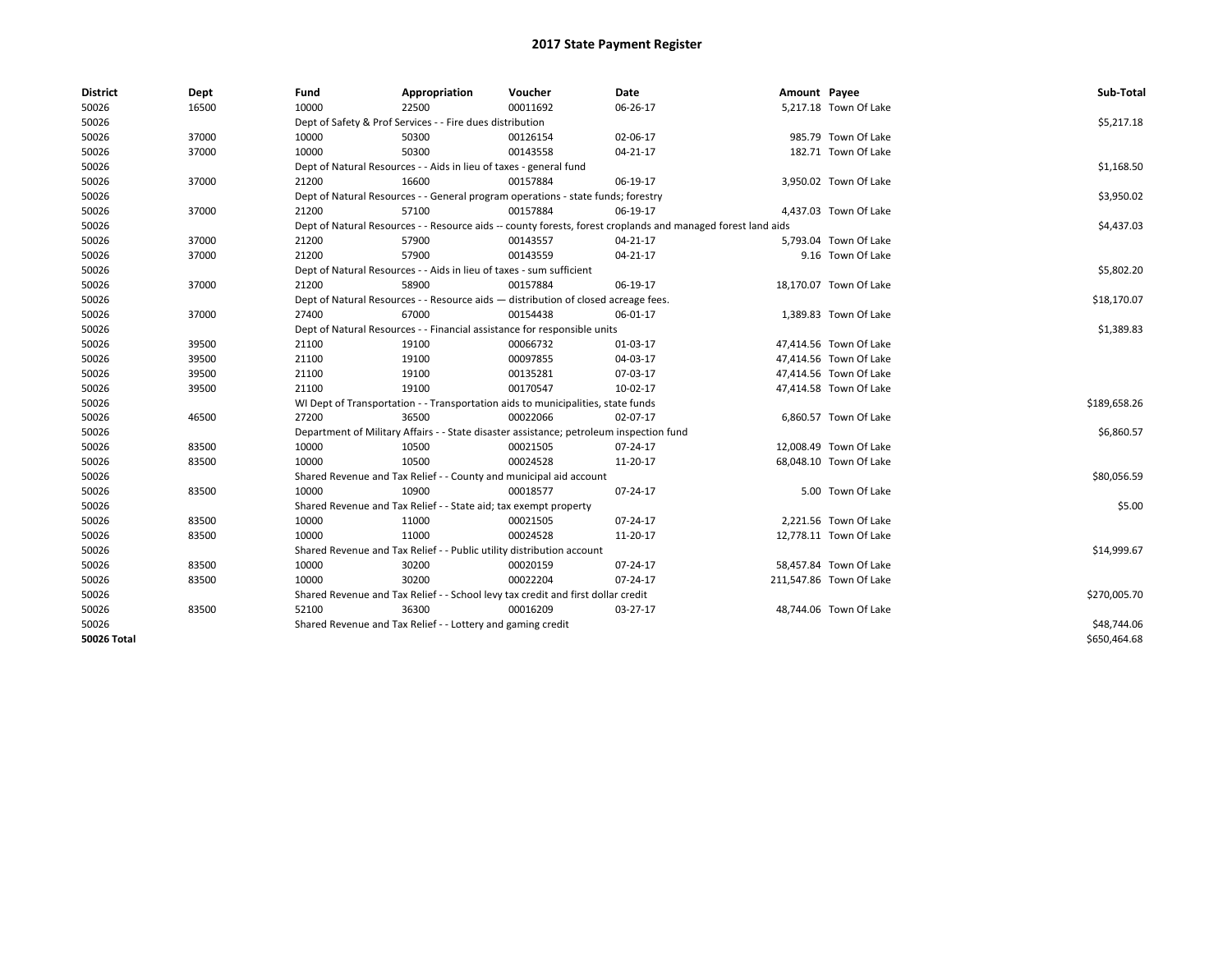| <b>District</b>    | Dept  | Fund                                                                                                         | Appropriation                                                            | Voucher                                                                          | <b>Date</b> | Amount Payee |                          | Sub-Total    |  |  |  |
|--------------------|-------|--------------------------------------------------------------------------------------------------------------|--------------------------------------------------------------------------|----------------------------------------------------------------------------------|-------------|--------------|--------------------------|--------------|--|--|--|
| 50028              | 16500 | 10000                                                                                                        | 22500                                                                    | 00011693                                                                         | 06-27-17    |              | 1,686.14 Town Of Ogema   |              |  |  |  |
| 50028              |       |                                                                                                              | Dept of Safety & Prof Services - - Fire dues distribution                |                                                                                  |             |              |                          | \$1,686.14   |  |  |  |
| 50028              | 37000 | 21200                                                                                                        | 16600                                                                    | 00157885                                                                         | 06-19-17    |              | 2,982.99 Town Of Ogema   |              |  |  |  |
| 50028              |       |                                                                                                              |                                                                          | Dept of Natural Resources - - General program operations - state funds; forestry |             |              |                          | \$2,982.99   |  |  |  |
| 50028              | 37000 | 21200                                                                                                        | 57100                                                                    | 00157885                                                                         | 06-19-17    |              | 3,303.55 Town Of Ogema   |              |  |  |  |
| 50028              |       | Dept of Natural Resources - - Resource aids -- county forests, forest croplands and managed forest land aids |                                                                          | \$3,303.55                                                                       |             |              |                          |              |  |  |  |
| 50028              | 37000 | 21200                                                                                                        | 58900                                                                    | 00157885                                                                         | 06-19-17    |              | 13,721.76 Town Of Ogema  |              |  |  |  |
| 50028              |       | Dept of Natural Resources - - Resource aids - distribution of closed acreage fees.                           |                                                                          | \$13,721.76                                                                      |             |              |                          |              |  |  |  |
| 50028              | 37000 | 27400                                                                                                        | 67000                                                                    | 00154904                                                                         | 06-01-17    |              | 2,437.34 Town Of Ogema   |              |  |  |  |
| 50028              |       |                                                                                                              | Dept of Natural Resources - - Financial assistance for responsible units |                                                                                  |             |              |                          |              |  |  |  |
| 50028              | 39500 | 21100                                                                                                        | 19100                                                                    | 00066733                                                                         | 01-03-17    |              | 32,242.78 Town Of Ogema  |              |  |  |  |
| 50028              | 39500 | 21100                                                                                                        | 19100                                                                    | 00097856                                                                         | 04-03-17    |              | 32,242.78 Town Of Ogema  |              |  |  |  |
| 50028              | 39500 | 21100                                                                                                        | 19100                                                                    | 00135282                                                                         | 07-03-17    |              | 32,242.78 Town Of Ogema  |              |  |  |  |
| 50028              | 39500 | 21100                                                                                                        | 19100                                                                    | 00170548                                                                         | 10-02-17    |              | 32,242.80 Town Of Ogema  |              |  |  |  |
| 50028              |       | WI Dept of Transportation - - Transportation aids to municipalities, state funds                             |                                                                          | \$128,971.14                                                                     |             |              |                          |              |  |  |  |
| 50028              | 83500 | 10000                                                                                                        | 10500                                                                    | 00021506                                                                         | 07-24-17    |              | 13,341.27 Town Of Ogema  |              |  |  |  |
| 50028              | 83500 | 10000                                                                                                        | 10500                                                                    | 00024529                                                                         | 11-20-17    |              | 75,874.48 Town Of Ogema  |              |  |  |  |
| 50028              |       |                                                                                                              |                                                                          | Shared Revenue and Tax Relief - - County and municipal aid account               |             |              |                          | \$89,215.75  |  |  |  |
| 50028              | 83500 | 10000                                                                                                        | 10900                                                                    | 00018578                                                                         | 07-24-17    |              | 50.00 Town Of Ogema      |              |  |  |  |
| 50028              |       |                                                                                                              | Shared Revenue and Tax Relief - - State aid; tax exempt property         |                                                                                  |             |              |                          | \$50.00      |  |  |  |
| 50028              | 83500 | 10000                                                                                                        | 11000                                                                    | 00021506                                                                         | 07-24-17    |              | 75.89 Town Of Ogema      |              |  |  |  |
| 50028              | 83500 | 10000                                                                                                        | 11000                                                                    | 00024529                                                                         | 11-20-17    |              | 440.85 Town Of Ogema     |              |  |  |  |
| 50028              |       |                                                                                                              | Shared Revenue and Tax Relief - - Public utility distribution account    |                                                                                  |             |              |                          | \$516.74     |  |  |  |
| 50028              | 83500 | 10000                                                                                                        | 30200                                                                    | 00020160                                                                         | 07-24-17    |              | 42,937.07 Town Of Ogema  |              |  |  |  |
| 50028              | 83500 | 10000                                                                                                        | 30200                                                                    | 00022205                                                                         | 07-24-17    |              | 125,030.99 Town Of Ogema |              |  |  |  |
| 50028              |       | Shared Revenue and Tax Relief - - School levy tax credit and first dollar credit                             |                                                                          | \$167,968.06                                                                     |             |              |                          |              |  |  |  |
| 50028              | 83500 | 52100                                                                                                        | 36300                                                                    | 00016210                                                                         | 03-27-17    |              | 40,193.78 Town Of Ogema  |              |  |  |  |
| 50028              |       | Shared Revenue and Tax Relief - - Lottery and gaming credit                                                  |                                                                          | \$40,193.78                                                                      |             |              |                          |              |  |  |  |
| <b>50028 Total</b> |       |                                                                                                              |                                                                          |                                                                                  |             |              |                          | \$451,047.25 |  |  |  |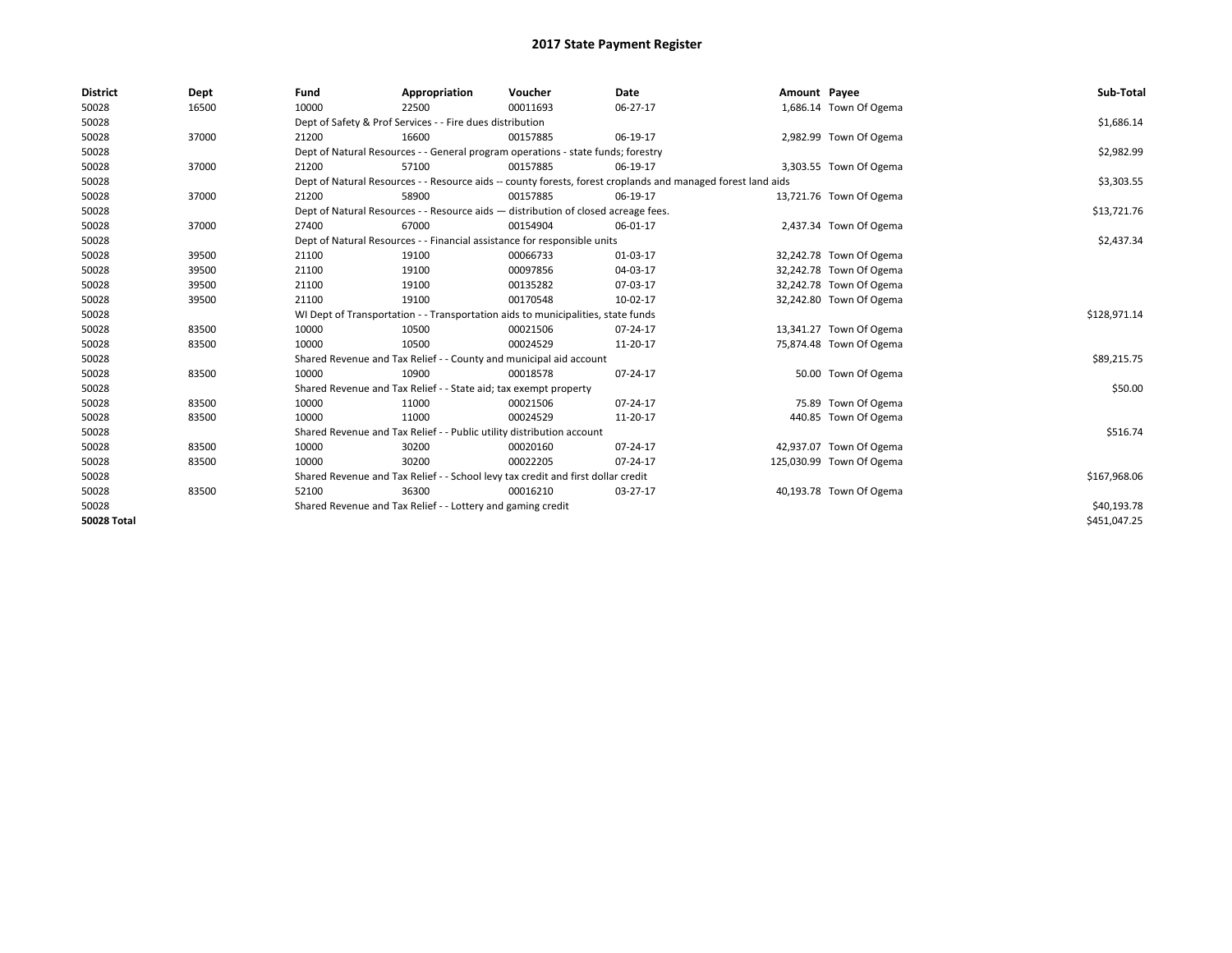| <b>District</b> | Dept  | Fund                                                                  | Appropriation                                                                                                | Voucher    | Date       | Amount Payee |                            | Sub-Total    |
|-----------------|-------|-----------------------------------------------------------------------|--------------------------------------------------------------------------------------------------------------|------------|------------|--------------|----------------------------|--------------|
| 50030           | 16500 | 10000                                                                 | 22500                                                                                                        | 00011694   | 06-26-17   |              | 1,186.41 Town Of Prentice  |              |
| 50030           |       |                                                                       | Dept of Safety & Prof Services - - Fire dues distribution                                                    |            |            |              |                            | \$1,186.41   |
| 50030           | 37000 | 10000                                                                 | 50300                                                                                                        | 00126295   | 02-06-17   |              | 1.423.92 Town Of Prentice  |              |
| 50030           |       |                                                                       | Dept of Natural Resources - - Aids in lieu of taxes - general fund                                           |            |            |              |                            | \$1,423.92   |
| 50030           | 37000 | 21200                                                                 | 16600                                                                                                        | 00157886   | 06-19-17   |              | 4.147.45 Town Of Prentice  |              |
| 50030           |       |                                                                       | Dept of Natural Resources - - General program operations - state funds; forestry                             |            |            |              |                            | \$4,147.45   |
| 50030           | 37000 | 21200                                                                 | 57100                                                                                                        | 00157886   | 06-19-17   |              | 3,622.49 Town Of Prentice  |              |
| 50030           |       |                                                                       | Dept of Natural Resources - - Resource aids -- county forests, forest croplands and managed forest land aids |            | \$3,622.49 |              |                            |              |
| 50030           | 37000 | 21200                                                                 | 58900                                                                                                        | 00157886   | 06-19-17   |              | 19.078.25 Town Of Prentice |              |
| 50030           |       |                                                                       | Dept of Natural Resources - - Resource aids - distribution of closed acreage fees.                           |            |            |              |                            | \$19,078.25  |
| 50030           | 39500 | 21100                                                                 | 19100                                                                                                        | 00066734   | 01-03-17   |              | 19.324.53 Town Of Prentice |              |
| 50030           | 39500 | 21100                                                                 | 19100                                                                                                        | 00097857   | 04-03-17   |              | 19.324.53 Town Of Prentice |              |
| 50030           | 39500 | 21100                                                                 | 19100                                                                                                        | 00135283   | 07-03-17   |              | 19,324.53 Town Of Prentice |              |
| 50030           | 39500 | 21100                                                                 | 19100                                                                                                        | 00170549   | 10-02-17   |              | 19,324.56 Town Of Prentice |              |
| 50030           |       |                                                                       | WI Dept of Transportation - - Transportation aids to municipalities, state funds                             |            |            |              |                            | \$77,298.15  |
| 50030           | 46500 | 27200                                                                 | 36500                                                                                                        | 00034824   | 11-24-17   |              | 5.910.79 Town Of Prentice  |              |
| 50030           |       |                                                                       | Department of Military Affairs - - State disaster assistance; petroleum inspection fund                      |            |            |              |                            | \$5,910.79   |
| 50030           | 83500 | 10000                                                                 | 10500                                                                                                        | 00021507   | 07-24-17   |              | 3.561.57 Town Of Prentice  |              |
| 50030           | 83500 | 10000                                                                 | 10500                                                                                                        | 00024530   | 11-20-17   |              | 20,182.26 Town Of Prentice |              |
| 50030           |       |                                                                       | Shared Revenue and Tax Relief - - County and municipal aid account                                           |            |            |              |                            | \$23,743.83  |
| 50030           | 83500 | 10000                                                                 | 10900                                                                                                        | 00018579   | 07-24-17   |              | 19.00 Town Of Prentice     |              |
| 50030           |       |                                                                       | Shared Revenue and Tax Relief - - State aid; tax exempt property                                             |            |            |              |                            | \$19.00      |
| 50030           | 83500 | 10000                                                                 | 11000                                                                                                        | 00021507   | 07-24-17   |              | 465.60 Town Of Prentice    |              |
| 50030           | 83500 | 10000                                                                 | 11000                                                                                                        | 00024530   | 11-20-17   |              | 2,807.11 Town Of Prentice  |              |
| 50030           |       | Shared Revenue and Tax Relief - - Public utility distribution account |                                                                                                              | \$3,272.71 |            |              |                            |              |
| 50030 Total     |       |                                                                       |                                                                                                              |            |            |              |                            | \$139,703.00 |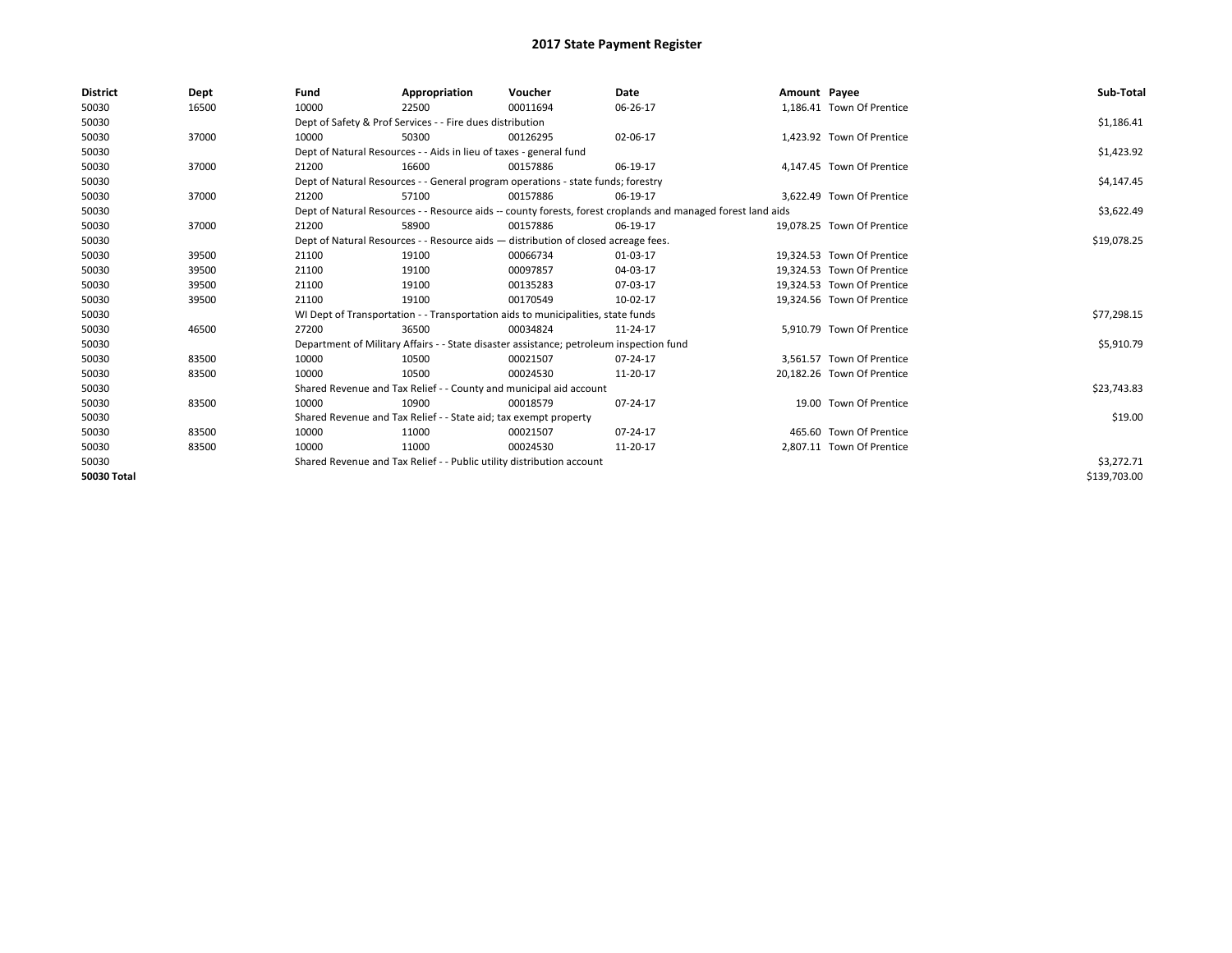| <b>District</b> | Dept  | Fund  | Appropriation                                                                                                | Voucher  | Date       | Amount Payee |                          | Sub-Total    |
|-----------------|-------|-------|--------------------------------------------------------------------------------------------------------------|----------|------------|--------------|--------------------------|--------------|
| 50032           | 16500 | 10000 | 22500                                                                                                        | 00011695 | 06-26-17   |              | 1,179.19 Town Of Spirit  |              |
| 50032           |       |       | Dept of Safety & Prof Services - - Fire dues distribution                                                    |          |            |              |                          | \$1,179.19   |
| 50032           | 37000 | 21200 | 16600                                                                                                        | 00157887 | 06-19-17   |              | 1,593.07 Town Of Spirit  |              |
| 50032           |       |       | Dept of Natural Resources - - General program operations - state funds; forestry                             |          |            |              |                          | \$1,593.07   |
| 50032           | 37000 | 21200 | 57100                                                                                                        | 00157887 | 06-19-17   |              | 1,610.16 Town Of Spirit  |              |
| 50032           |       |       | Dept of Natural Resources - - Resource aids -- county forests, forest croplands and managed forest land aids |          | \$1,610.16 |              |                          |              |
| 50032           | 37000 | 21200 | 58900                                                                                                        | 00157887 | 06-19-17   |              | 7,328.12 Town Of Spirit  |              |
| 50032           |       |       | Dept of Natural Resources - - Resource aids - distribution of closed acreage fees.                           |          |            |              |                          | \$7,328.12   |
| 50032           | 37000 | 27400 | 67000                                                                                                        | 00154435 | 06-01-17   |              | 1,263.53 Town Of Spirit  |              |
| 50032           |       |       | Dept of Natural Resources - - Financial assistance for responsible units                                     |          | \$1,263.53 |              |                          |              |
| 50032           | 39500 | 21100 | 19100                                                                                                        | 00066735 | 01-03-17   |              | 16,757.22 Town Of Spirit |              |
| 50032           | 39500 | 21100 | 19100                                                                                                        | 00097858 | 04-03-17   |              | 16,757.22 Town Of Spirit |              |
| 50032           | 39500 | 21100 | 19100                                                                                                        | 00135284 | 07-03-17   |              | 16,757.22 Town Of Spirit |              |
| 50032           | 39500 | 21100 | 19100                                                                                                        | 00170550 | 10-02-17   |              | 16,757.22 Town Of Spirit |              |
| 50032           |       |       | WI Dept of Transportation - - Transportation aids to municipalities, state funds                             |          |            |              |                          | \$67,028.88  |
| 50032           | 46500 | 27200 | 36500                                                                                                        | 00023581 | 03-17-17   |              | 6,697.86 Town Of Spirit  |              |
| 50032           |       |       | Department of Military Affairs - - State disaster assistance; petroleum inspection fund                      |          |            |              |                          | \$6,697.86   |
| 50032           | 83500 | 10000 | 10500                                                                                                        | 00021508 | 07-24-17   |              | 2,023.70 Town Of Spirit  |              |
| 50032           | 83500 | 10000 | 10500                                                                                                        | 00024531 | 11-20-17   |              | 11,467.61 Town Of Spirit |              |
| 50032           |       |       | Shared Revenue and Tax Relief - - County and municipal aid account                                           |          |            |              |                          | \$13,491.31  |
| 50032 Total     |       |       |                                                                                                              |          |            |              |                          | \$100,192.12 |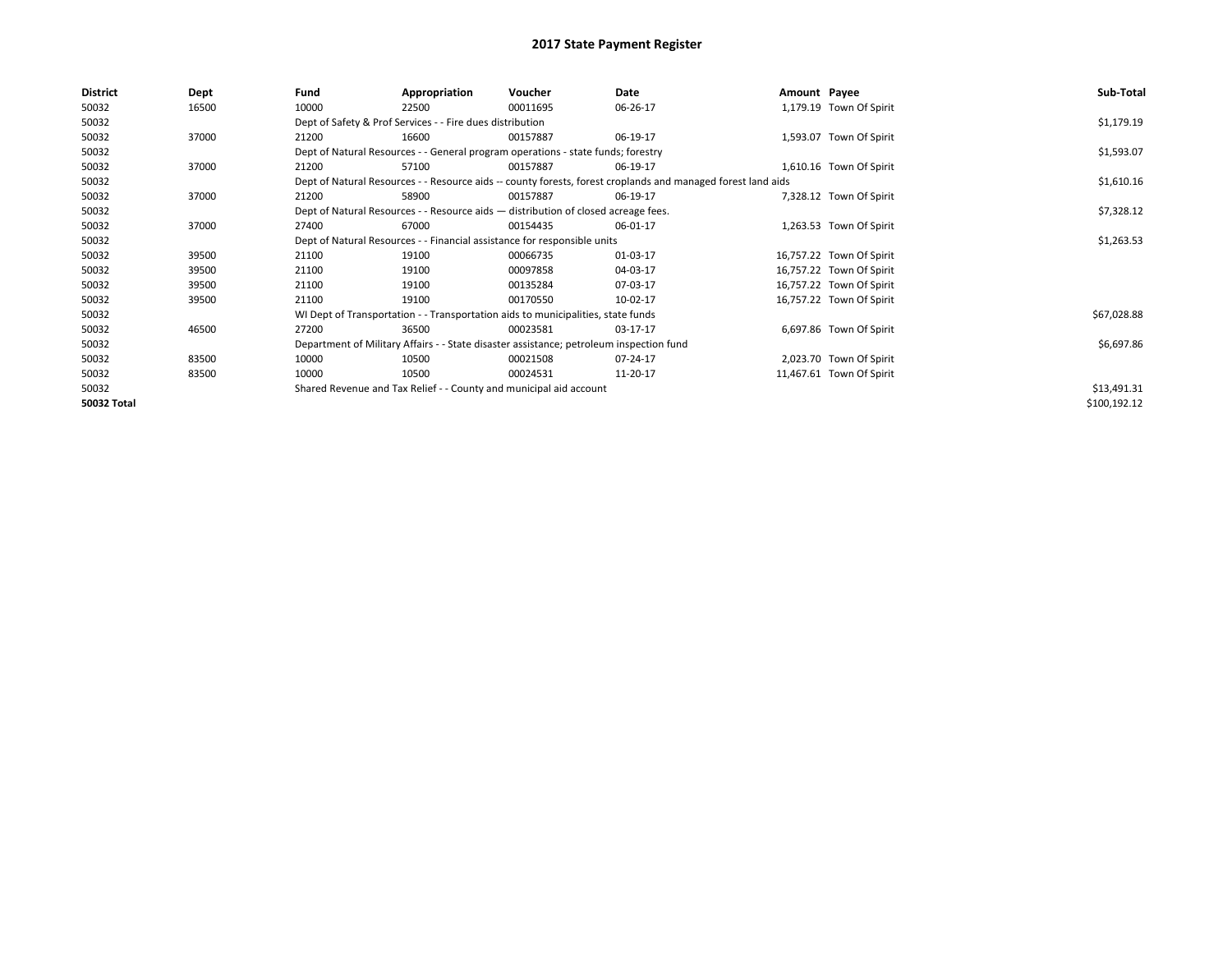| <b>District</b> | Dept  | Fund  | Appropriation                                                                                                | Voucher  | Date        | Amount Payee |                             | Sub-Total    |  |  |
|-----------------|-------|-------|--------------------------------------------------------------------------------------------------------------|----------|-------------|--------------|-----------------------------|--------------|--|--|
| 50034           | 16500 | 10000 | 22500                                                                                                        | 00011696 | 06-26-17    |              | 6,194.18 Town Of Worcester  |              |  |  |
| 50034           |       |       | Dept of Safety & Prof Services - - Fire dues distribution                                                    |          |             |              |                             | \$6,194.18   |  |  |
| 50034           | 37000 | 21200 | 16600                                                                                                        | 00157888 | 06-19-17    |              | 2.301.22 Town Of Worcester  |              |  |  |
| 50034           |       |       | Dept of Natural Resources - - General program operations - state funds; forestry                             |          |             |              |                             |              |  |  |
| 50034           | 37000 | 21200 | 57100                                                                                                        | 00157888 | 06-19-17    |              | 3.677.07 Town Of Worcester  |              |  |  |
| 50034           |       |       | Dept of Natural Resources - - Resource aids -- county forests, forest croplands and managed forest land aids |          | \$3,677.07  |              |                             |              |  |  |
| 50034           | 37000 | 21200 | 58400                                                                                                        | 00177510 | 09-08-17    |              | 45,178.21 Town Of Worcester |              |  |  |
| 50034           |       |       | Dept of Natural Resources - - Resource aids -- payment in lieu of taxes; federal                             |          | \$45,178.21 |              |                             |              |  |  |
| 50034           | 37000 | 21200 | 58900                                                                                                        | 00157888 | 06-19-17    |              | 10,585.60 Town Of Worcester |              |  |  |
| 50034           |       |       | Dept of Natural Resources - - Resource aids - distribution of closed acreage fees.                           |          |             |              |                             | \$10,585.60  |  |  |
| 50034           | 37000 | 27400 | 67000                                                                                                        | 00154606 | 06-01-17    |              | 5.958.65 Town Of Worcester  |              |  |  |
| 50034           |       |       | Dept of Natural Resources - - Financial assistance for responsible units                                     |          | \$5,958.65  |              |                             |              |  |  |
| 50034           | 39500 | 21100 | 19100                                                                                                        | 00066736 | 01-03-17    |              | 63,753.40 Town Of Worcester |              |  |  |
| 50034           | 39500 | 21100 | 19100                                                                                                        | 00097859 | 04-03-17    |              | 63,753.40 Town Of Worcester |              |  |  |
| 50034           | 39500 | 21100 | 19100                                                                                                        | 00135285 | 07-03-17    |              | 63,753.40 Town Of Worcester |              |  |  |
| 50034           | 39500 | 21100 | 19100                                                                                                        | 00170551 | 10-02-17    |              | 63,753.42 Town Of Worcester |              |  |  |
| 50034           |       |       | WI Dept of Transportation - - Transportation aids to municipalities, state funds                             |          |             |              |                             | \$255,013.62 |  |  |
| 50034           | 83500 | 10000 | 10500                                                                                                        | 00021509 | 07-24-17    |              | 5.604.88 Town Of Worcester  |              |  |  |
| 50034           | 83500 | 10000 | 10500                                                                                                        | 00024532 | 11-20-17    |              | 31,760.98 Town Of Worcester |              |  |  |
| 50034           |       |       | Shared Revenue and Tax Relief - - County and municipal aid account                                           |          |             |              |                             | \$37,365.86  |  |  |
| 50034           | 83500 | 10000 | 10900                                                                                                        | 00018580 | 07-24-17    |              | 36.00 Town Of Worcester     |              |  |  |
| 50034           |       |       | Shared Revenue and Tax Relief - - State aid; tax exempt property                                             |          |             |              |                             |              |  |  |
| 50034           | 83500 | 10000 | 11000                                                                                                        | 00021509 | 07-24-17    |              | 109.77 Town Of Worcester    |              |  |  |
| 50034           | 83500 | 10000 | 11000                                                                                                        | 00024532 | 11-20-17    |              | 784.81 Town Of Worcester    |              |  |  |
| 50034           |       |       | Shared Revenue and Tax Relief - - Public utility distribution account                                        |          |             |              |                             |              |  |  |
| 50034 Total     |       |       |                                                                                                              |          |             |              |                             | \$367,204.99 |  |  |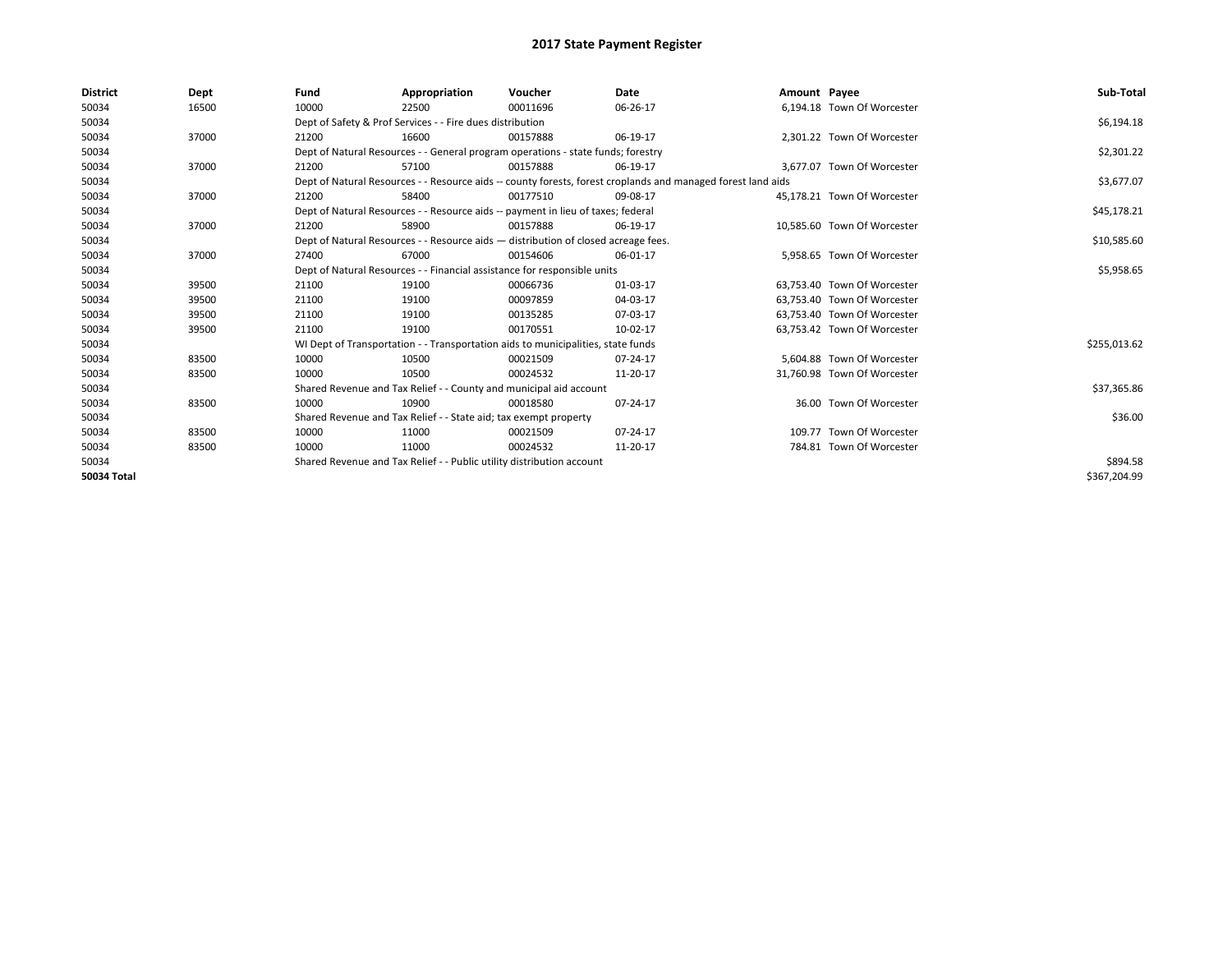| <b>District</b>    | Dept  | Fund                                                                                                         | Appropriation                                                                      | Voucher  | Date     | Amount Payee |                              | Sub-Total   |
|--------------------|-------|--------------------------------------------------------------------------------------------------------------|------------------------------------------------------------------------------------|----------|----------|--------------|------------------------------|-------------|
| 50111              | 16500 | 10000                                                                                                        | 22500                                                                              | 00011697 | 06-26-17 |              | 247.24 Village Of Catawba    |             |
| 50111              |       |                                                                                                              | Dept of Safety & Prof Services - - Fire dues distribution                          |          |          |              |                              | \$247.24    |
| 50111              | 37000 | 21200                                                                                                        | 16600                                                                              | 00157889 | 06-19-17 |              | 55.28 Village Of Catawba     |             |
| 50111              |       | Dept of Natural Resources - - General program operations - state funds; forestry                             |                                                                                    | \$55.28  |          |              |                              |             |
| 50111              | 37000 | 21200                                                                                                        | 57100                                                                              | 00157889 | 06-19-17 |              | 25.30 Village Of Catawba     |             |
| 50111              |       | Dept of Natural Resources - - Resource aids -- county forests, forest croplands and managed forest land aids |                                                                                    | \$25.30  |          |              |                              |             |
| 50111              | 37000 | 21200                                                                                                        | 58900                                                                              | 00157889 | 06-19-17 |              | 254.28 Village Of Catawba    |             |
| 50111              |       |                                                                                                              | Dept of Natural Resources - - Resource aids - distribution of closed acreage fees. |          |          |              |                              | \$254.28    |
| 50111              | 37000 | 27400                                                                                                        | 67000                                                                              | 00154707 | 06-01-17 |              | 1,227.39 Village Of Catawba  |             |
| 50111              |       |                                                                                                              | Dept of Natural Resources - - Financial assistance for responsible units           |          |          |              |                              | \$1,227.39  |
| 50111              | 39500 | 21100                                                                                                        | 19100                                                                              | 00066737 | 01-03-17 |              | 4,618.69 Village Of Catawba  |             |
| 50111              | 39500 | 21100                                                                                                        | 19100                                                                              | 00097860 | 04-03-17 |              | 4,618.69 Village Of Catawba  |             |
| 50111              | 39500 | 21100                                                                                                        | 19100                                                                              | 00135286 | 07-03-17 |              | 4,618.69 Village Of Catawba  |             |
| 50111              | 39500 | 21100                                                                                                        | 19100                                                                              | 00170552 | 10-02-17 |              | 4,618.71 Village Of Catawba  |             |
| 50111              |       |                                                                                                              | WI Dept of Transportation - - Transportation aids to municipalities, state funds   |          |          |              |                              | \$18,474.78 |
| 50111              | 39500 | 21100                                                                                                        | 27800                                                                              | 00158264 | 08-24-17 |              | 2,008.43 Village Of Catawba  |             |
| 50111              |       |                                                                                                              | WI Dept of Transportation - - Local roads improvement program, state funds         |          |          |              |                              | \$2,008.43  |
| 50111              | 83500 | 10000                                                                                                        | 10500                                                                              | 00021510 | 07-24-17 |              | 5,641.83 Village Of Catawba  |             |
| 50111              | 83500 | 10000                                                                                                        | 10500                                                                              | 00024533 | 11-20-17 |              | 31,970.38 Village Of Catawba |             |
| 50111              |       |                                                                                                              | Shared Revenue and Tax Relief - - County and municipal aid account                 |          |          |              |                              | \$37,612.21 |
| <b>50111 Total</b> |       |                                                                                                              |                                                                                    |          |          |              |                              | \$59,904.91 |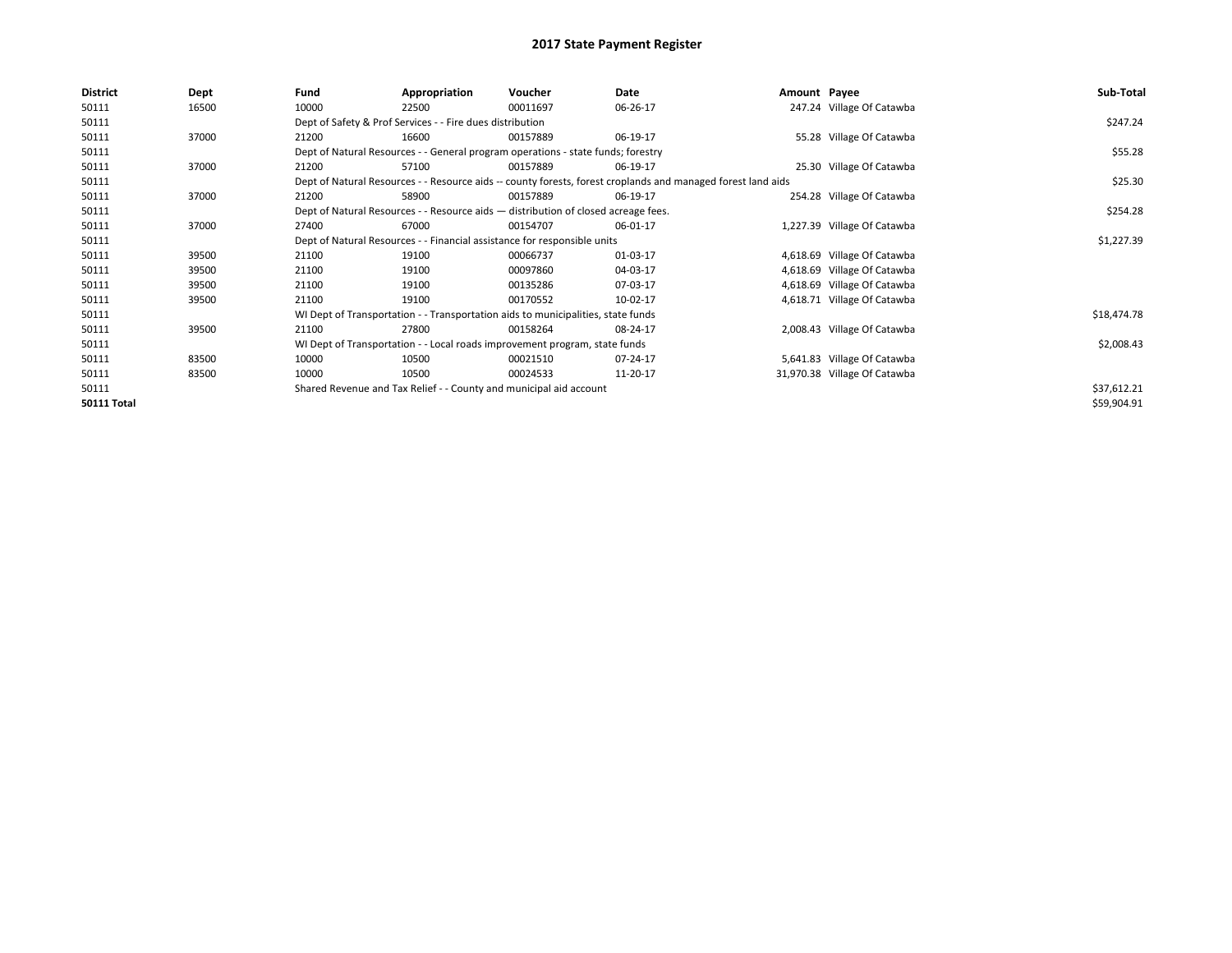| <b>District</b>    | Dept  | Fund  | Appropriation                                                    | Voucher                                                                          | Date     | Amount Payee |                             | Sub-Total   |
|--------------------|-------|-------|------------------------------------------------------------------|----------------------------------------------------------------------------------|----------|--------------|-----------------------------|-------------|
| 50141              | 16500 | 10000 | 22500                                                            | 00011698                                                                         | 06-27-17 |              | 263.74 Village Of Kennan    |             |
| 50141              |       |       | Dept of Safety & Prof Services - - Fire dues distribution        |                                                                                  |          |              |                             | \$263.74    |
| 50141              | 39500 | 21100 | 19100                                                            | 00066738                                                                         | 01-03-17 |              | 2,499.27 Village Of Kennan  |             |
| 50141              | 39500 | 21100 | 19100                                                            | 00097861                                                                         | 04-03-17 |              | 2,499.27 Village Of Kennan  |             |
| 50141              | 39500 | 21100 | 19100                                                            | 00135287                                                                         | 07-03-17 |              | 2,499.27 Village Of Kennan  |             |
| 50141              | 39500 | 21100 | 19100                                                            | 00170553                                                                         | 10-02-17 |              | 2,499.27 Village Of Kennan  |             |
| 50141              |       |       |                                                                  | WI Dept of Transportation - - Transportation aids to municipalities, state funds |          |              |                             | \$9,997.08  |
| 50141              | 83500 | 10000 | 10500                                                            | 00021511                                                                         | 07-24-17 |              | 5,868.59 Village Of Kennan  |             |
| 50141              | 83500 | 10000 | 10500                                                            | 00024534                                                                         | 11-20-17 |              | 33,345.92 Village Of Kennan |             |
| 50141              |       |       |                                                                  | Shared Revenue and Tax Relief - - County and municipal aid account               |          |              |                             | \$39,214.51 |
| 50141              | 83500 | 10000 | 10900                                                            | 00018581                                                                         | 07-24-17 |              | 1.00 Village Of Kennan      |             |
| 50141              |       |       | Shared Revenue and Tax Relief - - State aid; tax exempt property |                                                                                  |          |              |                             | \$1.00      |
| <b>50141 Total</b> |       |       |                                                                  |                                                                                  |          |              |                             | \$49,476.33 |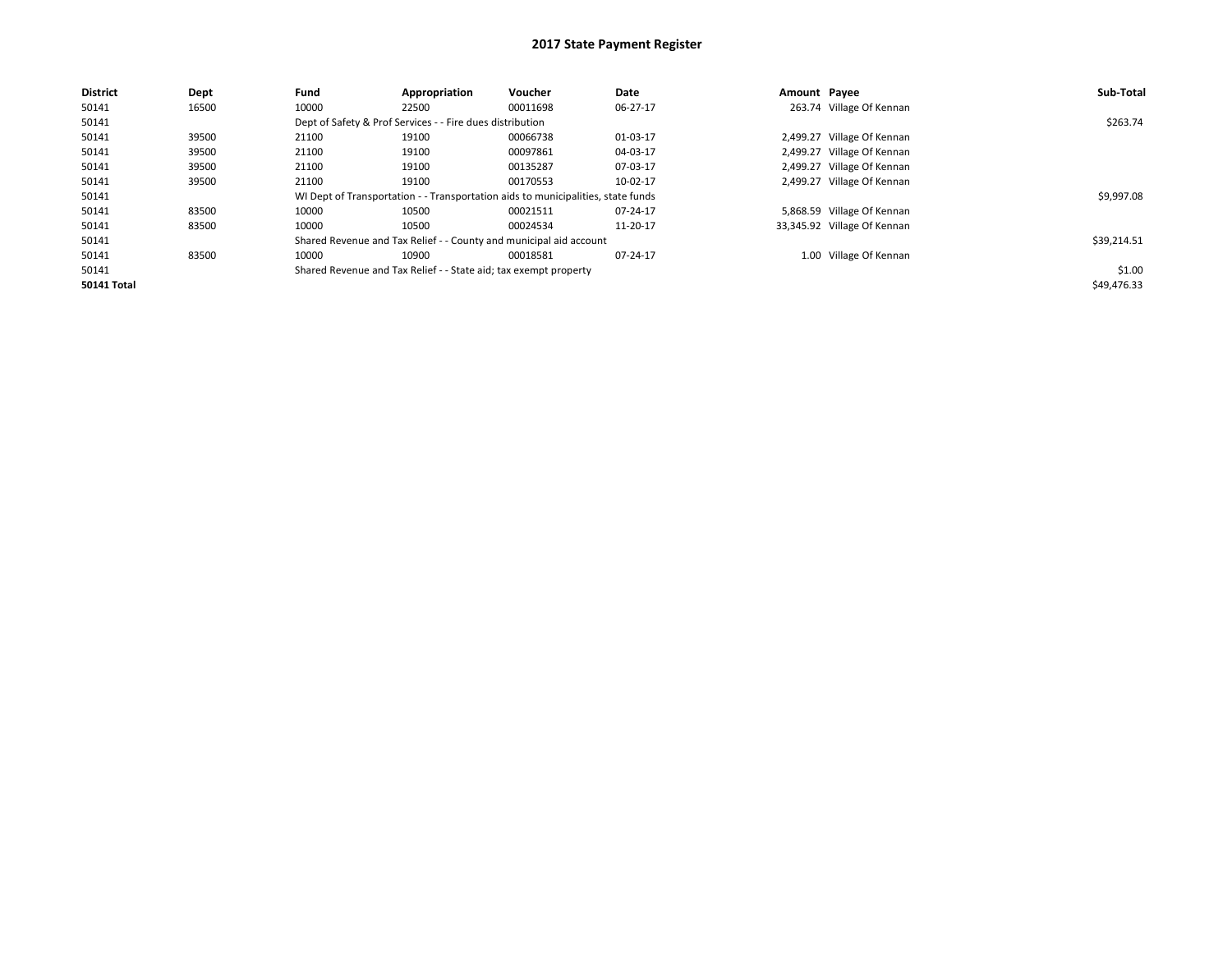| <b>District</b>    | Dept  | Fund  | Appropriation                                                                      | Voucher  | Date                                                                                                         | Amount Payee |                                | Sub-Total    |  |  |  |
|--------------------|-------|-------|------------------------------------------------------------------------------------|----------|--------------------------------------------------------------------------------------------------------------|--------------|--------------------------------|--------------|--|--|--|
| 50171              | 16500 | 10000 | 22500                                                                              | 00011699 | 06-26-17                                                                                                     |              | 1,439.91 Village Of Prentice   |              |  |  |  |
| 50171              |       |       | Dept of Safety & Prof Services - - Fire dues distribution                          |          |                                                                                                              |              |                                | \$1,439.91   |  |  |  |
| 50171              | 37000 | 21200 | 16600                                                                              | 00157890 | 06-19-17                                                                                                     |              | 28.84 Village Of Prentice      |              |  |  |  |
| 50171              |       |       | Dept of Natural Resources - - General program operations - state funds; forestry   |          |                                                                                                              |              |                                | \$28.84      |  |  |  |
| 50171              | 37000 | 21200 | 57100                                                                              | 00157890 | 06-19-17                                                                                                     |              | 13.20 Village Of Prentice      |              |  |  |  |
| 50171              |       |       |                                                                                    |          | Dept of Natural Resources - - Resource aids -- county forests, forest croplands and managed forest land aids |              |                                | \$13.20      |  |  |  |
| 50171              | 37000 | 21200 | 58900                                                                              | 00157890 | 06-19-17                                                                                                     |              | 132.67 Village Of Prentice     |              |  |  |  |
| 50171              |       |       | Dept of Natural Resources - - Resource aids - distribution of closed acreage fees. |          |                                                                                                              |              |                                |              |  |  |  |
| 50171              | 37000 | 27400 | 67000                                                                              | 00154951 | 06-01-17                                                                                                     |              | 1,290.78 Village Of Prentice   |              |  |  |  |
| 50171              |       |       | Dept of Natural Resources - - Financial assistance for responsible units           |          |                                                                                                              |              |                                | \$1,290.78   |  |  |  |
| 50171              | 39500 | 21100 | 19100                                                                              | 00066739 | 01-03-17                                                                                                     |              | 9,249.15 Village Of Prentice   |              |  |  |  |
| 50171              | 39500 | 21100 | 19100                                                                              | 00097862 | 04-03-17                                                                                                     |              | 9,249.15 Village Of Prentice   |              |  |  |  |
| 50171              | 39500 | 21100 | 19100                                                                              | 00135288 | 07-03-17                                                                                                     |              | 9,249.15 Village Of Prentice   |              |  |  |  |
| 50171              | 39500 | 21100 | 19100                                                                              | 00170554 | 10-02-17                                                                                                     |              | 9,249.18 Village Of Prentice   |              |  |  |  |
| 50171              |       |       | WI Dept of Transportation - - Transportation aids to municipalities, state funds   |          |                                                                                                              |              |                                |              |  |  |  |
| 50171              | 39500 | 21100 | 27800                                                                              | 00190600 | 11-09-17                                                                                                     |              | 5,992.40 Village Of Prentice   |              |  |  |  |
| 50171              |       |       | WI Dept of Transportation - - Local roads improvement program, state funds         |          |                                                                                                              |              |                                |              |  |  |  |
| 50171              | 43500 | 00005 | 16300                                                                              | 01LGS    | 11-17-17                                                                                                     |              | 3,169.81 Village Of Prentice   |              |  |  |  |
| 50171              |       |       | Department of Health Services - - Guardianship grant program                       |          |                                                                                                              |              |                                | \$3,169.81   |  |  |  |
| 50171              | 83500 | 10000 | 10500                                                                              | 00021512 | $07 - 24 - 17$                                                                                               |              | 29,341.42 Village Of Prentice  |              |  |  |  |
| 50171              | 83500 | 10000 | 10500                                                                              | 00024535 | 11-20-17                                                                                                     |              | 163,098.21 Village Of Prentice |              |  |  |  |
| 50171              |       |       | Shared Revenue and Tax Relief - - County and municipal aid account                 |          |                                                                                                              |              |                                | \$192,439.63 |  |  |  |
| 50171              | 83500 | 10000 | 10900                                                                              | 00018582 | 07-24-17                                                                                                     |              | 1,713.00 Village Of Prentice   |              |  |  |  |
| 50171              |       |       | Shared Revenue and Tax Relief - - State aid; tax exempt property                   |          |                                                                                                              |              |                                | \$1,713.00   |  |  |  |
| 50171              | 83500 | 10000 | 11000                                                                              | 00024535 | 11-20-17                                                                                                     |              | 17.03 Village Of Prentice      |              |  |  |  |
| 50171              |       |       | Shared Revenue and Tax Relief - - Public utility distribution account              |          |                                                                                                              |              |                                | \$17.03      |  |  |  |
| 50171              | 83500 | 10000 | 30200                                                                              | 00020161 | 07-24-17                                                                                                     |              | 21,795.21 Village Of Prentice  |              |  |  |  |
| 50171              | 83500 | 10000 | 30200                                                                              | 00022206 | 07-24-17                                                                                                     |              | 55,960.28 Village Of Prentice  |              |  |  |  |
| 50171              |       |       | Shared Revenue and Tax Relief - - School levy tax credit and first dollar credit   |          |                                                                                                              |              |                                | \$77,755.49  |  |  |  |
| 50171              | 83500 | 10000 | 50100                                                                              | 00015367 | 01-31-17                                                                                                     |              | 129.45 Village Of Prentice     |              |  |  |  |
| 50171              |       |       | Shared Revenue and Tax Relief - - Payments for municipal services                  |          |                                                                                                              |              |                                | \$129.45     |  |  |  |
| 50171              | 83500 | 52100 | 36300                                                                              | 00016211 | 03-27-17                                                                                                     |              | 24,458.43 Village Of Prentice  |              |  |  |  |
| 50171              |       |       | Shared Revenue and Tax Relief - - Lottery and gaming credit                        |          |                                                                                                              |              |                                | \$24,458.43  |  |  |  |
| <b>50171 Total</b> |       |       |                                                                                    |          |                                                                                                              |              |                                | \$345,577.27 |  |  |  |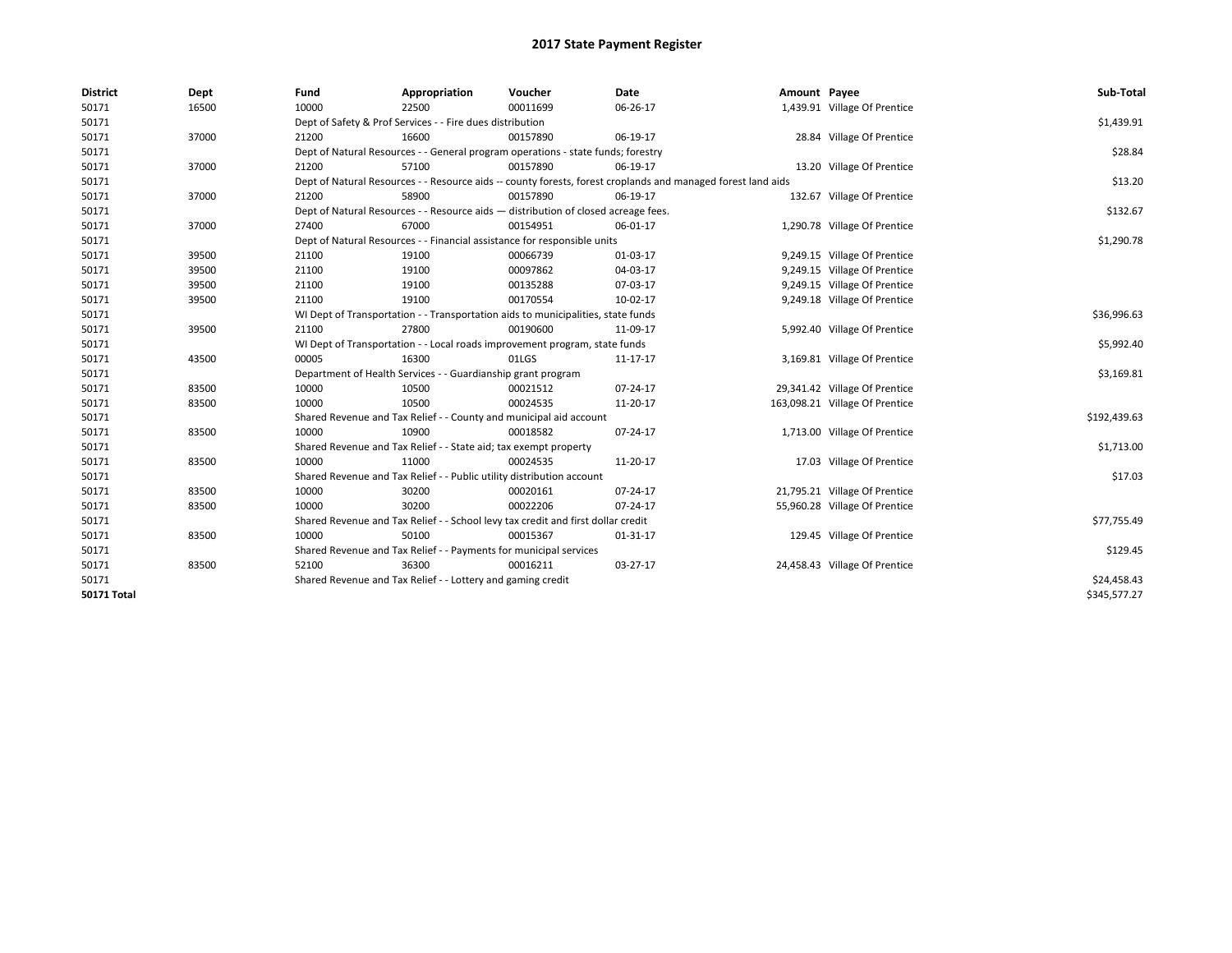| <b>District</b>    | Dept  | Fund                                                                                                         | Appropriation                                                         | Voucher                                                                          | Date                                                                                             | Amount Payee |                               | Sub-Total      |  |  |  |
|--------------------|-------|--------------------------------------------------------------------------------------------------------------|-----------------------------------------------------------------------|----------------------------------------------------------------------------------|--------------------------------------------------------------------------------------------------|--------------|-------------------------------|----------------|--|--|--|
| 50271              | 16500 | 10000                                                                                                        | 22500                                                                 | 00011700                                                                         | 06-26-17                                                                                         |              | 5,398.11 City of Park Falls   |                |  |  |  |
| 50271              |       | Dept of Safety & Prof Services - - Fire dues distribution                                                    | \$5,398.11                                                            |                                                                                  |                                                                                                  |              |                               |                |  |  |  |
| 50271              | 37000 | 21200                                                                                                        | 16600                                                                 | 00157891                                                                         | 06-19-17                                                                                         |              | 9.61 City of Park Falls       |                |  |  |  |
| 50271              |       | Dept of Natural Resources - - General program operations - state funds; forestry                             |                                                                       |                                                                                  |                                                                                                  |              |                               |                |  |  |  |
| 50271              | 37000 | 21200                                                                                                        | 57100                                                                 | 00157891                                                                         | 06-19-17                                                                                         |              | 4.40 City of Park Falls       |                |  |  |  |
| 50271              |       | Dept of Natural Resources - - Resource aids -- county forests, forest croplands and managed forest land aids | \$4.40                                                                |                                                                                  |                                                                                                  |              |                               |                |  |  |  |
| 50271              | 37000 | 21200                                                                                                        | 57900                                                                 | 00143335                                                                         | $04 - 21 - 17$                                                                                   |              | 444.12 City of Park Falls     |                |  |  |  |
| 50271              |       | Dept of Natural Resources - - Aids in lieu of taxes - sum sufficient                                         | \$444.12                                                              |                                                                                  |                                                                                                  |              |                               |                |  |  |  |
| 50271              | 37000 | 21200                                                                                                        | 58400                                                                 | 00177509                                                                         | 09-08-17                                                                                         |              | 15.92 City of Park Falls      |                |  |  |  |
| 50271              |       | Dept of Natural Resources - - Resource aids -- payment in lieu of taxes; federal                             | \$15.92                                                               |                                                                                  |                                                                                                  |              |                               |                |  |  |  |
| 50271              | 37000 | 21200                                                                                                        | 58900                                                                 | 00157891                                                                         | 06-19-17                                                                                         |              | 44.22 City of Park Falls      |                |  |  |  |
| 50271              |       | Dept of Natural Resources - - Resource aids - distribution of closed acreage fees.                           | \$44.22                                                               |                                                                                  |                                                                                                  |              |                               |                |  |  |  |
| 50271              | 37000 | 27400                                                                                                        | 67000                                                                 | 00154947                                                                         | 06-01-17                                                                                         |              | 8,900.79 City of Park Falls   |                |  |  |  |
| 50271              |       |                                                                                                              |                                                                       | Dept of Natural Resources - - Financial assistance for responsible units         |                                                                                                  |              |                               | \$8,900.79     |  |  |  |
| 50271              | 39500 | 21100                                                                                                        | 18500                                                                 | 00125791                                                                         | 06-14-17                                                                                         |              | 4,900.00 City of Park Falls   |                |  |  |  |
| 50271              |       |                                                                                                              |                                                                       | WI Dept of Transportation - - Highway safety, local assistance, federal funds    |                                                                                                  |              |                               | \$4,900.00     |  |  |  |
| 50271              | 39500 | 21100                                                                                                        | 19100                                                                 | 00066740                                                                         | 01-03-17                                                                                         |              | 44,930.92 City of Park Falls  |                |  |  |  |
| 50271              | 39500 | 21100                                                                                                        | 19100                                                                 | 00097863                                                                         | 04-03-17                                                                                         |              | 44,930.92 City of Park Falls  |                |  |  |  |
| 50271              | 39500 | 21100                                                                                                        | 19100                                                                 | 00135289                                                                         | 07-03-17                                                                                         |              | 44,930.92 City of Park Falls  |                |  |  |  |
| 50271              | 39500 | 21100                                                                                                        | 19100                                                                 | 00170555                                                                         | 10-02-17                                                                                         |              | 44,930.95 City of Park Falls  |                |  |  |  |
| 50271              |       |                                                                                                              |                                                                       | WI Dept of Transportation - - Transportation aids to municipalities, state funds |                                                                                                  |              |                               | \$179,723.71   |  |  |  |
| 50271              | 39500 | 21100                                                                                                        | 27000                                                                 | 00136743                                                                         | 06-29-17                                                                                         |              | 236,200.00 City of Park Falls |                |  |  |  |
| 50271              |       |                                                                                                              |                                                                       |                                                                                  | WI Dept of Transportation - - Local roads improvement program. discretionary grants, state funds |              |                               | \$236,200.00   |  |  |  |
| 50271              | 45500 | 10000                                                                                                        | 23100                                                                 | 00038838                                                                         | 12-12-17                                                                                         |              | 1,440.00 City of Park Falls   |                |  |  |  |
| 50271              |       |                                                                                                              |                                                                       | Department of Justice - - Law enforcement training fund, local assistance        |                                                                                                  |              |                               | \$1,440.00     |  |  |  |
| 50271              | 50500 | 10000                                                                                                        | 74300                                                                 | 00040847                                                                         | 01-30-17                                                                                         |              | 477,190.00 City of Park Falls |                |  |  |  |
| 50271              |       | Department of Administration - - Federal aid; local assistance                                               | \$477,190.00                                                          |                                                                                  |                                                                                                  |              |                               |                |  |  |  |
| 50271              | 83500 | 10000                                                                                                        | 10100                                                                 | 00021513                                                                         | 07-24-17                                                                                         |              | 73,723.65 City of Park Falls  |                |  |  |  |
| 50271              |       | Shared Revenue and Tax Relief - - Expenditure restraint program account                                      | \$73,723.65                                                           |                                                                                  |                                                                                                  |              |                               |                |  |  |  |
| 50271              | 83500 | 10000                                                                                                        | 10500                                                                 | 00021513                                                                         | 07-24-17                                                                                         |              | 145,879.51 City of Park Falls |                |  |  |  |
| 50271              | 83500 | 10000                                                                                                        | 10500                                                                 | 00024536                                                                         | 11-20-17                                                                                         |              | 826,650.55 City of Park Falls |                |  |  |  |
| 50271              |       | Shared Revenue and Tax Relief - - County and municipal aid account                                           | \$972,530.06                                                          |                                                                                  |                                                                                                  |              |                               |                |  |  |  |
| 50271              | 83500 | 10000                                                                                                        | 10900                                                                 | 00018583                                                                         | 07-24-17                                                                                         |              | 5,441.00 City of Park Falls   |                |  |  |  |
| 50271              | 83500 | 10000                                                                                                        | 10900                                                                 | 00019923                                                                         | 07-24-17                                                                                         |              | 2,628.00 City of Park Falls   |                |  |  |  |
| 50271              |       |                                                                                                              | Shared Revenue and Tax Relief - - State aid; tax exempt property      |                                                                                  |                                                                                                  |              |                               | \$8,069.00     |  |  |  |
| 50271              | 83500 | 10000                                                                                                        | 11000                                                                 | 00021513                                                                         | 07-24-17                                                                                         |              | 3,839.09 City of Park Falls   |                |  |  |  |
| 50271              | 83500 | 10000                                                                                                        | 11000                                                                 | 00024536                                                                         | 11-20-17                                                                                         |              | 21,270.77 City of Park Falls  |                |  |  |  |
| 50271              |       |                                                                                                              | Shared Revenue and Tax Relief - - Public utility distribution account |                                                                                  |                                                                                                  |              |                               | \$25,109.86    |  |  |  |
| 50271              | 83500 | 10000                                                                                                        | 50100                                                                 | 00015368                                                                         | 01-31-17                                                                                         |              | 2,497.69 City of Park Falls   |                |  |  |  |
| 50271              |       | Shared Revenue and Tax Relief - - Payments for municipal services                                            |                                                                       |                                                                                  |                                                                                                  |              |                               |                |  |  |  |
| 50271              | 83500 | 52100                                                                                                        | 36300                                                                 | 00015973                                                                         | 03-27-17                                                                                         |              | 1,135.02 City of Park Falls   |                |  |  |  |
| 50271              |       |                                                                                                              | Shared Revenue and Tax Relief - - Lottery and gaming credit           |                                                                                  |                                                                                                  |              |                               | \$1,135.02     |  |  |  |
| <b>50271 Total</b> |       |                                                                                                              |                                                                       |                                                                                  |                                                                                                  |              |                               | \$1,997,336.16 |  |  |  |